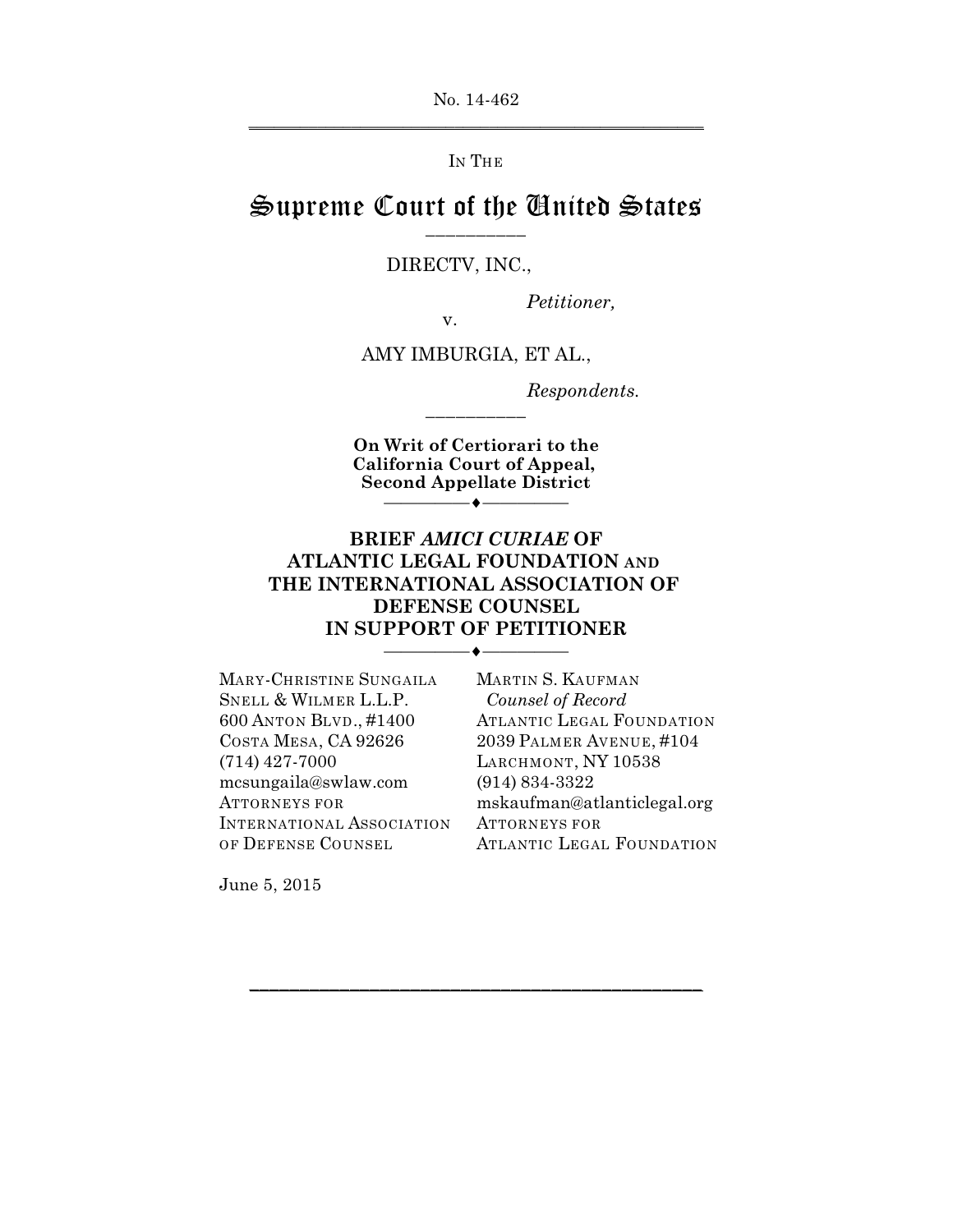## **QUESTION PRESENTED**

Whether the California Court of Appeal erred by holding that a reference to state law in an arbitration agreement requires the application of state law preempted by the Federal Arbitration Act when another provision of the agreement specifically provides that the arbitration is governed by the Federal Arbitration Act.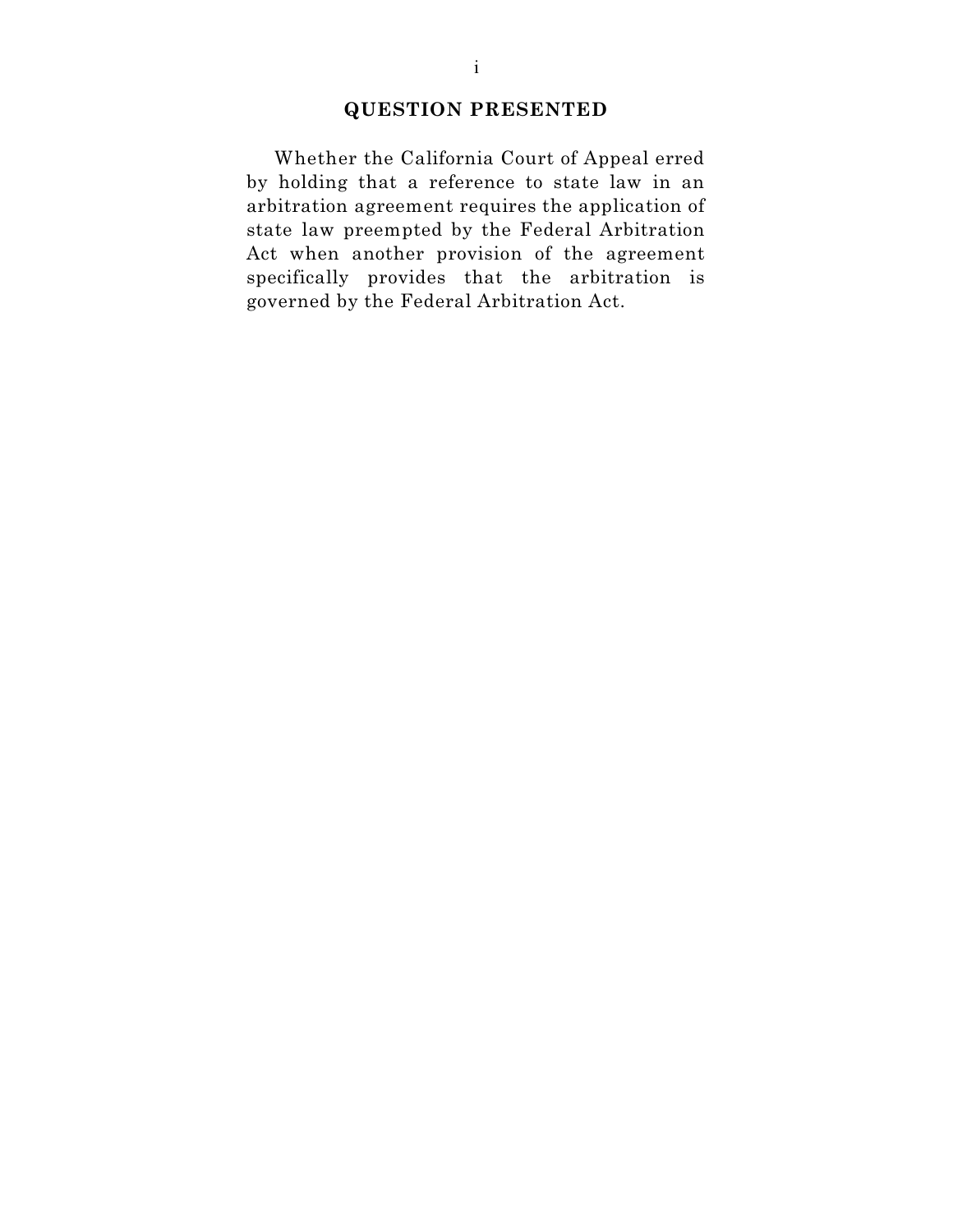### **CORPORATE DISCLOSURE STATEMENT**

Pursuant to Rule 29.6 of the Rules of this Court, *amici curiae* Atlantic Legal Foundation and International Association of Defense Counsel state the following:

Atlantic Legal Foundation is a not for profit corporation incorporated under the laws of the Commonwealth of Pennsylvania. It has no shareholders, parents, subsidiaries or affiliates.

The International Association of Defense Counsel is a non-profit professional association. It has no parent company and no shareholders.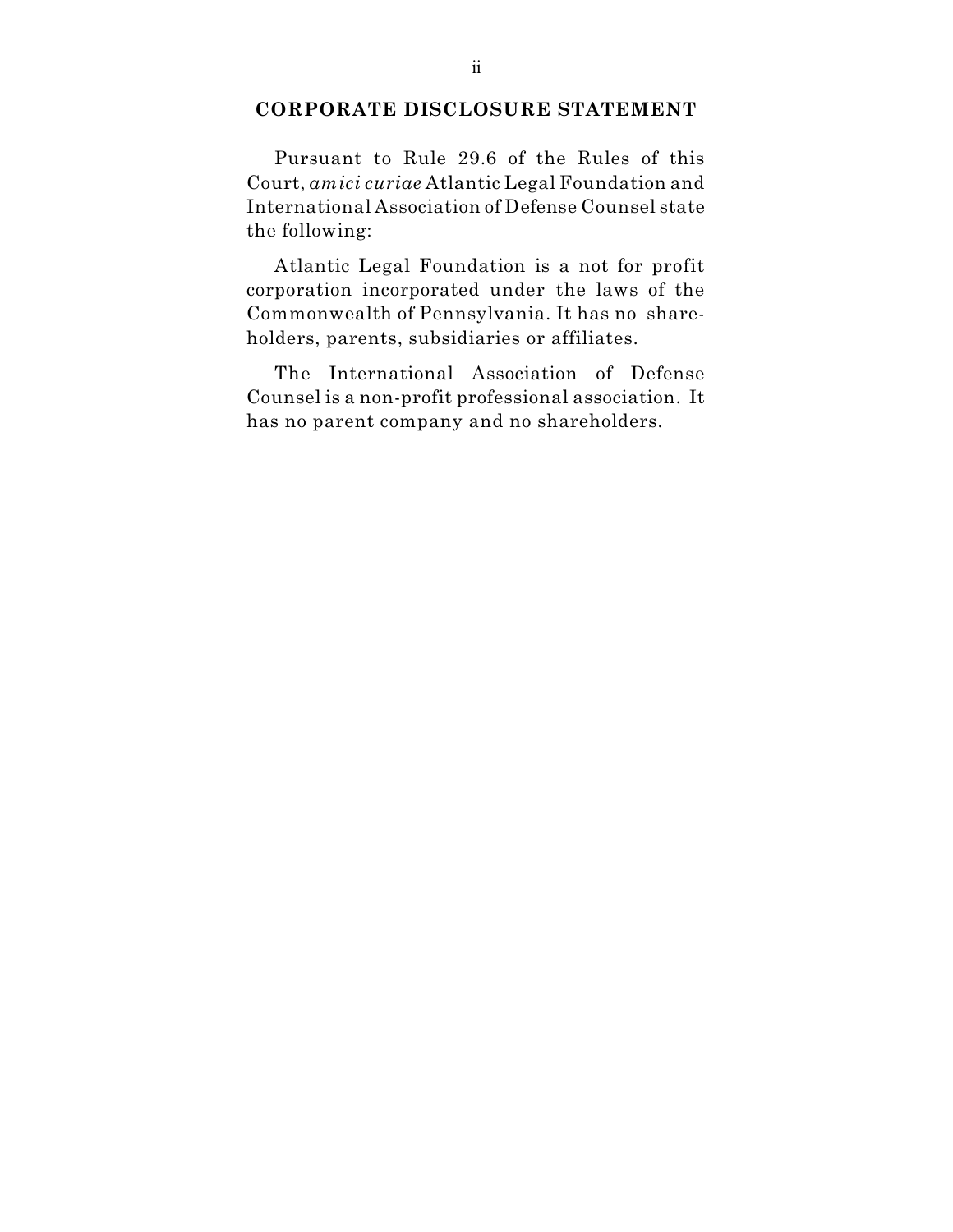# **TABLE OF CONTENTS**

| QUESTION PRESENTED                                                                                                                                                 |
|--------------------------------------------------------------------------------------------------------------------------------------------------------------------|
| CORPORATE DISCLOSURE STATEMENT. . ii                                                                                                                               |
| TABLE OF AUTHORITIES                                                                                                                                               |
| INTEREST OF AMICI CURIAE1                                                                                                                                          |
| PRELIMINARY STATEMENT. 3                                                                                                                                           |
| SUMMARY OF ARGUMENT.  8                                                                                                                                            |
|                                                                                                                                                                    |
| The California Court of Appeal's Decision<br>Is Inconsistent With the Federal<br>Arbitration Act and This Court's Teaching<br>On the Enforceability of Arbitration |
|                                                                                                                                                                    |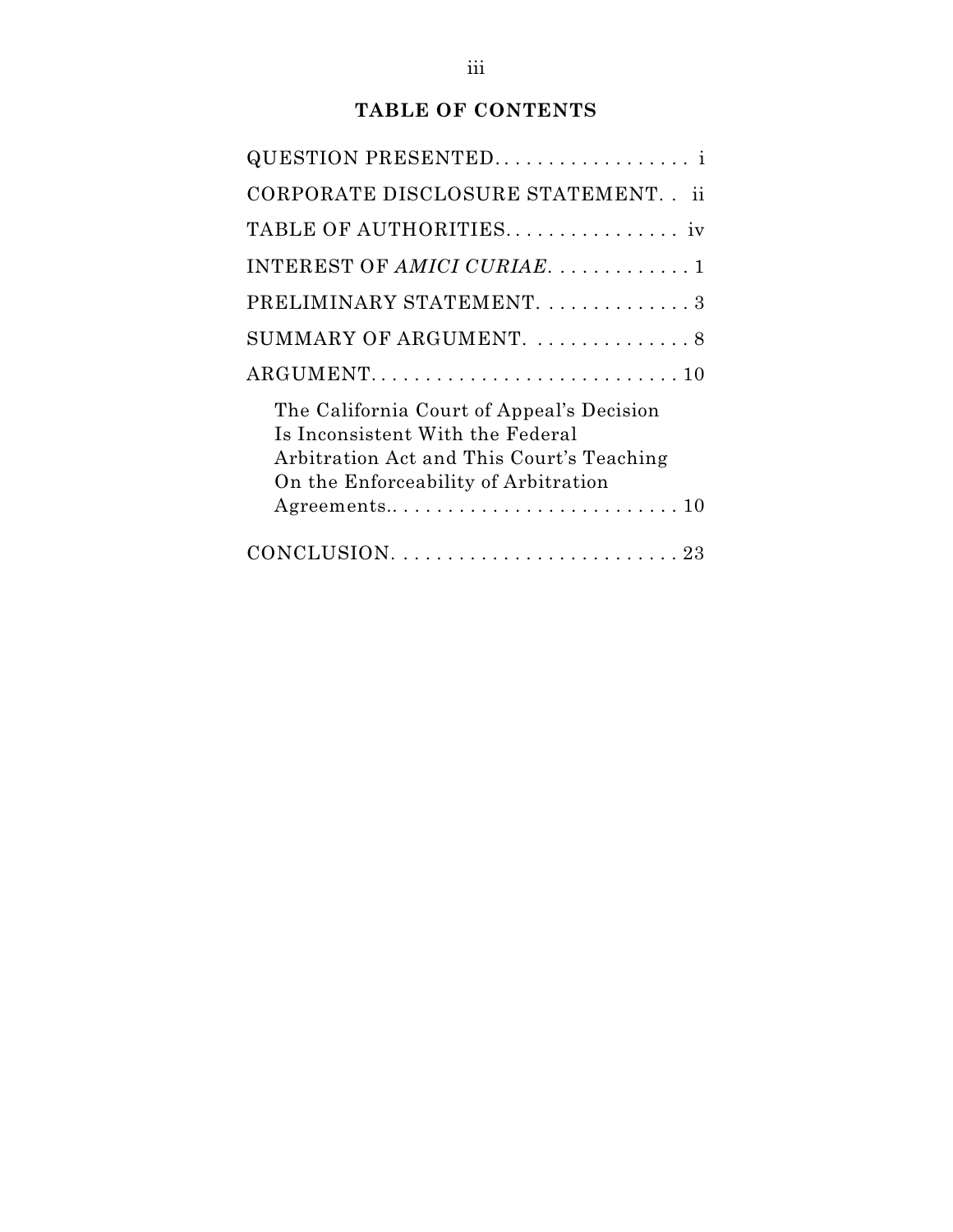# **TABLE OF AUTHORITIES**

*Page(s)*

# **Cases**

| American Express Co. v. Italian Colors                              |
|---------------------------------------------------------------------|
| <i>Restaurant</i> , 133 S. Ct. 2304 $(2013)$ 3, 20                  |
| $AT\&T$ Mobility LLC v. Concepcion,                                 |
| 131 S. Ct. 1740 (2011). passim                                      |
| Bell Atl. Corp. v. Twombly,                                         |
|                                                                     |
| Buckeye Check Cashing, Inc. v. Cardegna,                            |
|                                                                     |
| Discover Bank v. Super. Ct.,                                        |
| 113 P.3d 1100 (Cal. 2005). $\dots \dots \dots \dots \dots \dots$ 13 |
| Fid. Fed. Sav. & Loan Ass'n v. de la Cuesta,                        |
|                                                                     |
| Gilmer v. Interstate/Johnson Lane Corp.,                            |
| $500$ U.S. 20 (1991). 9, 10, 22                                     |
| In re DIRECTV Early Cancellation Fee                                |
| Mktg. & Sales Practices Litig.,                                     |
| 810 F. Supp. 2d 1060 (C.D. Cal. 2011). 4, 17                        |
| In re H & R Block Refund Anticipation Loan                          |
| Litigation, 59 F. Supp. 3d 903                                      |
| $(N.D. III. 2014). \ldots. \ldots. \ldots. \ldots. \ldots. 17$      |
| Meyer v. T-Mobile USA Inc.,                                         |
| 836 F. Supp. 2d 994 (N.D. Cal. 2011). 17                            |
| Mitsubishi Motors Corp. v. Soler                                    |
| $Chrysler-Plymouth, Inc.,$                                          |
|                                                                     |
| Moses H. Cone Mem'l Hosp. v. Mercury Constr.                        |
|                                                                     |
| Murphy v. DIRECTV, Inc., 724 F.3d 1218                              |
| $(9th Cir. 2013). \ldots \ldots \ldots \ldots 9, 14, 15, 17, 18$    |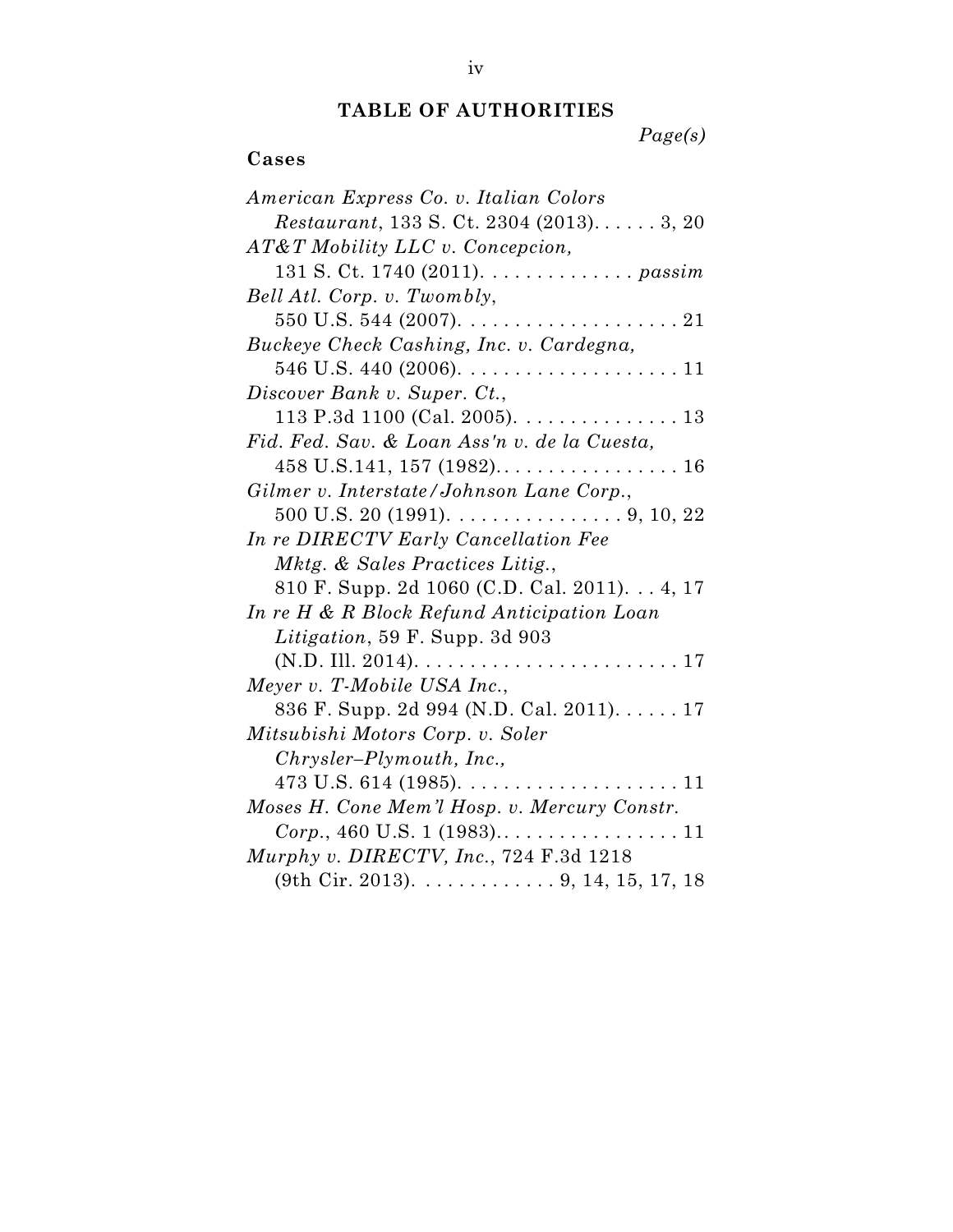| Nitro-Lift Techs., L.L.C. v. Howard,                              |
|-------------------------------------------------------------------|
| 133 S. Ct. 500 (2012) (per curiam). $\dots$ 9, 21                 |
| Rent-A-Center, West, Inc. v. Jackson,                             |
|                                                                   |
| Rivers v. Roadway Express, Inc.,                                  |
| 511 U.S. 298 (1994). $\dots \dots \dots \dots \dots \dots \dots$  |
| Stolt-Nielsen S.A. v. AnimalFeeds Int'l Corp.,                    |
| $559$ U.S. 662 (2010). 10, 11, 20, 21                             |
| Volt Info. Sciences, Inc. v. Board of Trs. of                     |
| Leland Stanford Jr. Univ.,                                        |
| 489 U.S. 468 (1989). $\dots \dots \dots \dots \dots \dots 11, 12$ |
|                                                                   |

# **Statutes**

9 U.S.C. §§ 1, *et seq*.. . . . . . . . . . . . . . . . . . . . . . . 3

# **Other Materials**

| Richard A. Nagareda, Aggregation and its               |
|--------------------------------------------------------|
| Discontents: Class Settlement Pressure,                |
| Class-Wide Arbitration, and CAFA,                      |
| 106 Colum. L. Rev. 1872 (2006). $\dots \dots \dots 21$ |
| Thomas E. Willging et al., An Empirical                |
| Analysis of Rule 23 to Address the                     |
| <i>Rulemaking Challenges,</i>                          |
|                                                        |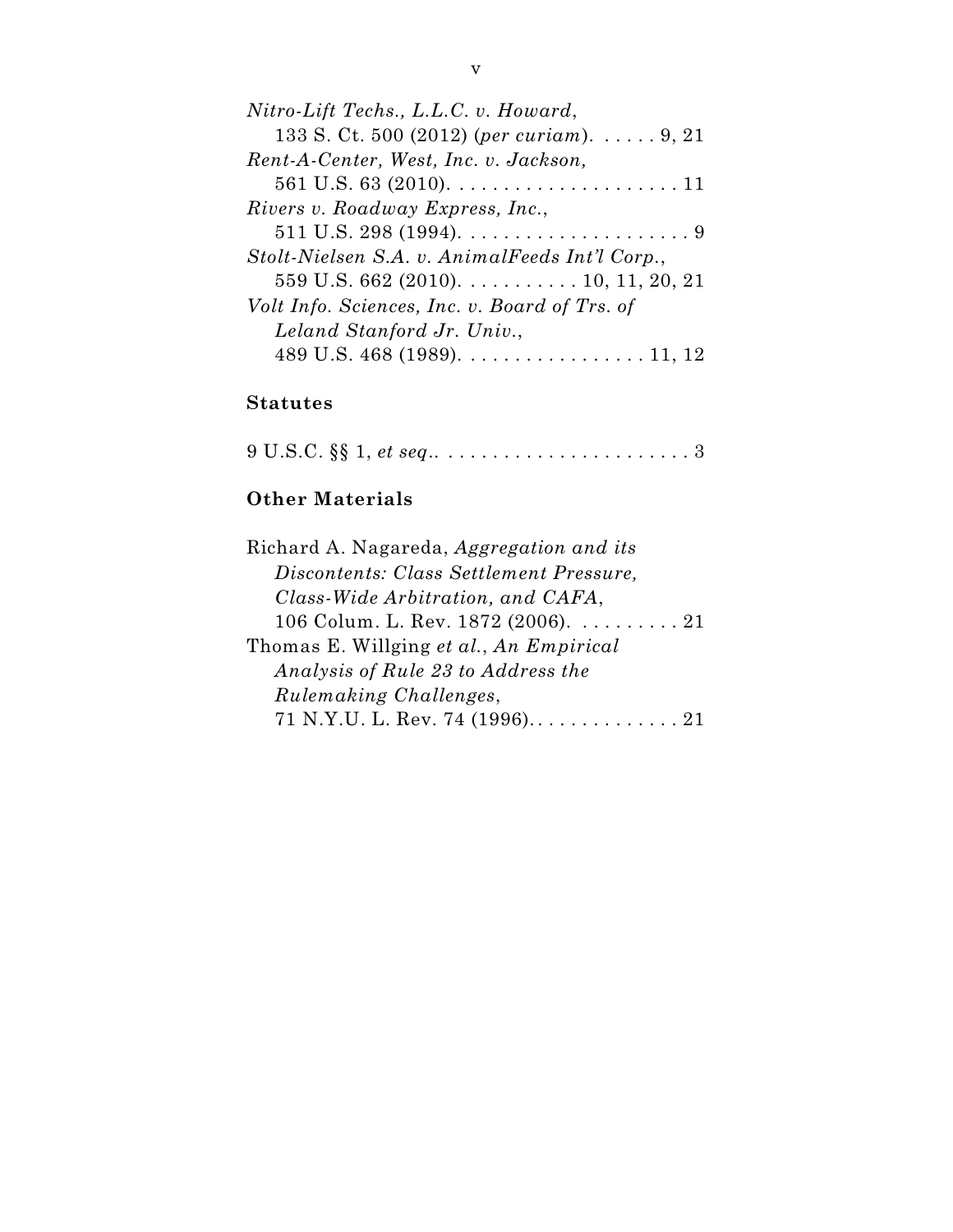### **INTEREST OF** *AMICI CURIAE* 1

The Atlantic Legal Foundation is a non-profit public interest law firm founded in 1976 whose mandate is to advocate and protect the principles of less intrusive and more accountable government, a market-based economic system, and individual rights. It seeks to advance this goal through litigation and other public advocacy and through education. Atlantic Legal Foundation's board of directors and legal advisory committee consist of legal scholars, corporate legal officers, private practitioners, business executives, and prominent scientists. Atlantic Legal's directors and advisors are familiar with the role arbitration clauses play in the contracts entered into between companies and between companies and consumers. Some of Atlantic Legal's directors and advisers have decades of experience with arbitration – as legal counsel, as arbitrators, and as members or

<sup>&</sup>lt;sup>1</sup> Pursuant to Rule 37.2(a), all parties have consented to the filing of this brief. The consents have been lodged with the Clerk.

Pursuant to Rule 37.6, *amici* affirm that no counsel for any party authored this brief in whole or in part, and no counsel or party made a monetary contribution intended to fund the preparation or submission of this brief. No person other than *amici curiae* nor their counsel made a monetary contribution to the preparation or submission of this brief.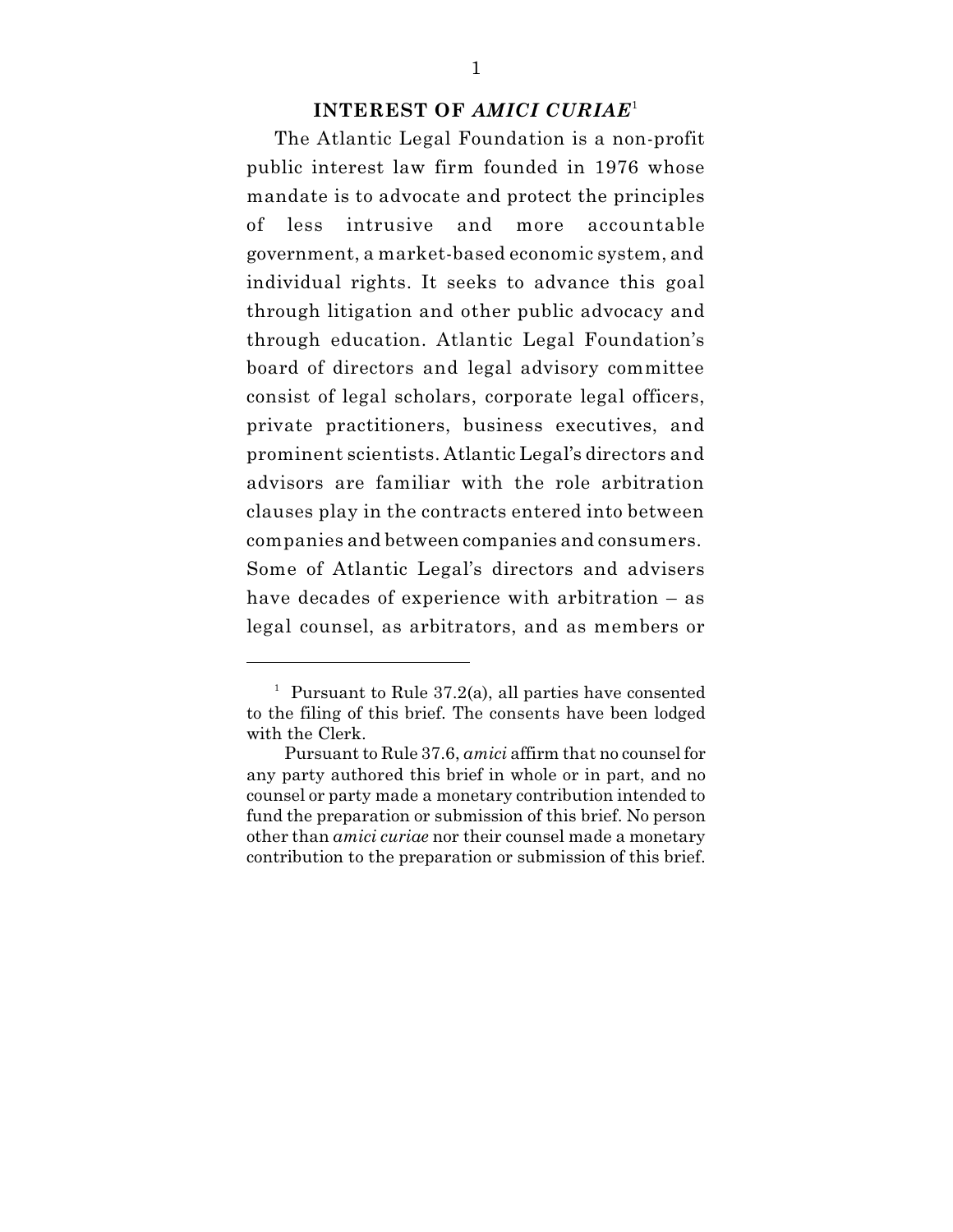supporters of organizations that administer arbitration regimes. They are familiar with the benefits of arbitration, especially the role of arbitration (and other "alternative dispute resolution" mechanisms) in facilitating business and commerce and in alleviating the burdens on courts and parties.

The International Association of Defense Counsel ("IADC"), established in 1920, is an association of approximately 2,500 corporate and insurance attorneys from the United States and around the globe whose practice is concentrated on the defense of civil lawsuits. The IADC is dedicated to the just and efficient administration of civil justice and continual improvement of the civil justice system. The IADC supports a justice system in which plaintiffs are fairly compensated for genuine injuries, culpable defendants are held liable for appropriate damages, and non-culpable defendants are exonerated and can defend themselves without unreasonable cost. In particular, the IADC has a strong interest in the fair and efficient administration of class actions as well as arbitrations, both of which are increasingly global in reach.

The abiding interest of *amici* in the benefits of arbitration is exemplified by its participation as *amicus* and as counsel for *amici* in *American*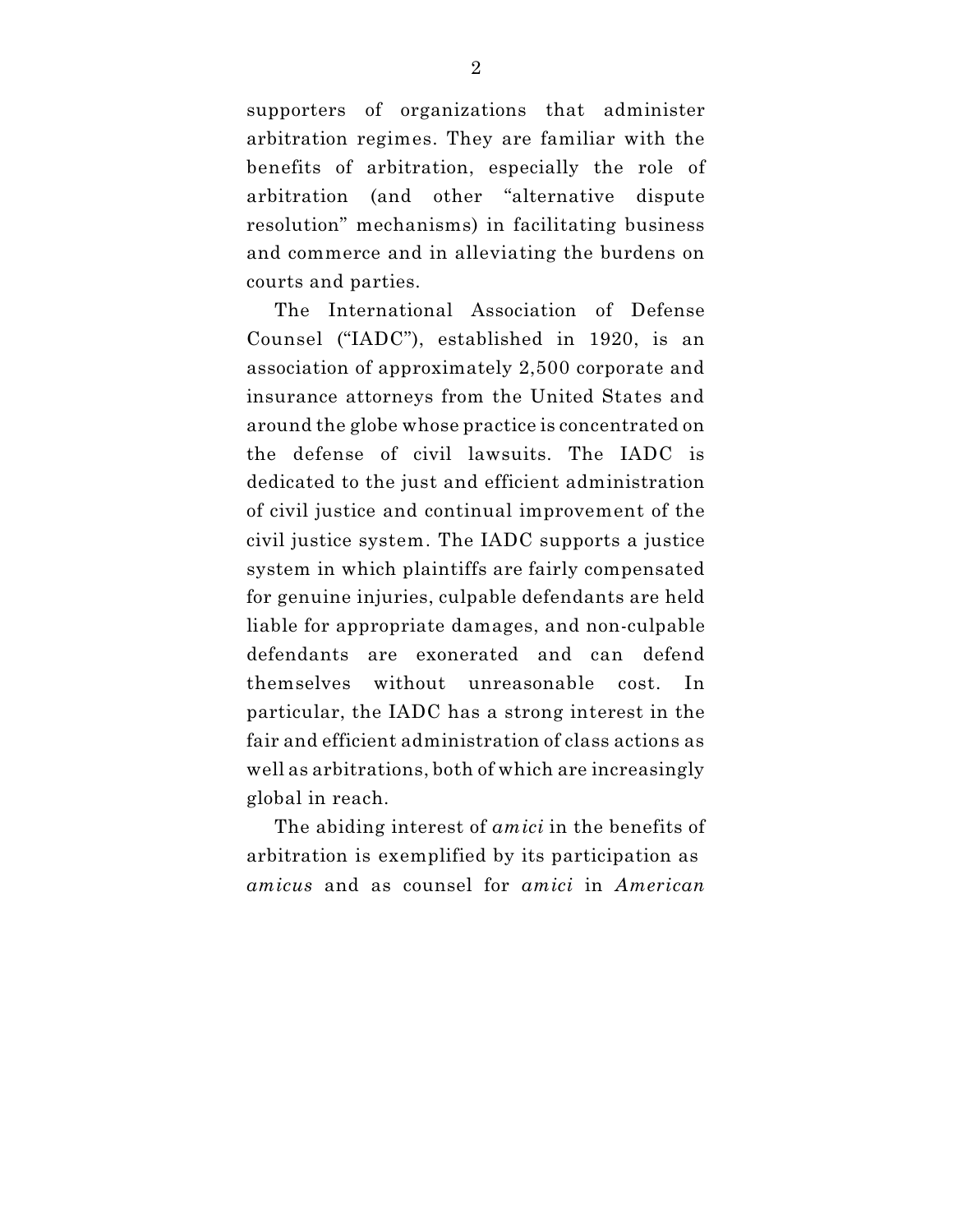*Express Co. v. Italian Colors Restaurant*, 133 S. Ct. 2304 (2013).

*Amici* believe that the decision of the California Court of Appeal in this case is inconsistent with the purposes of the Federal Arbitration Act, 9 U.S.C. §§ 1, *et seq*. ("FAA") and both the longstanding and recent teaching of this Court regarding arbitration and the effect of the FAA on state law. *Amici* believe that the California court ignored the preemptive effect of federal law. The decision below will deter many companies from incorporating arbitration as a dispute resolution mechanism in their commercial dealings, thus frustrating a fundamental purpose of the FAA.

### **PRELIMINARY STATEMENT**

This case arises from a consumer class action against DIRECTV, Inc., a provider of satellite television services in California and elsewhere, brought by customers who reside in California on behalf of themselves and a class of all other DIRECTV customers in California. (California Complaint, JA53). Plaintiffs allege that DIRECTV engages in a policy and practice of enforcing an alleged contractual obligation against its customers to purchase DIRECTV's services for a specified period of time, typically 18 or 24 months, by imposing an early cancellation penalty on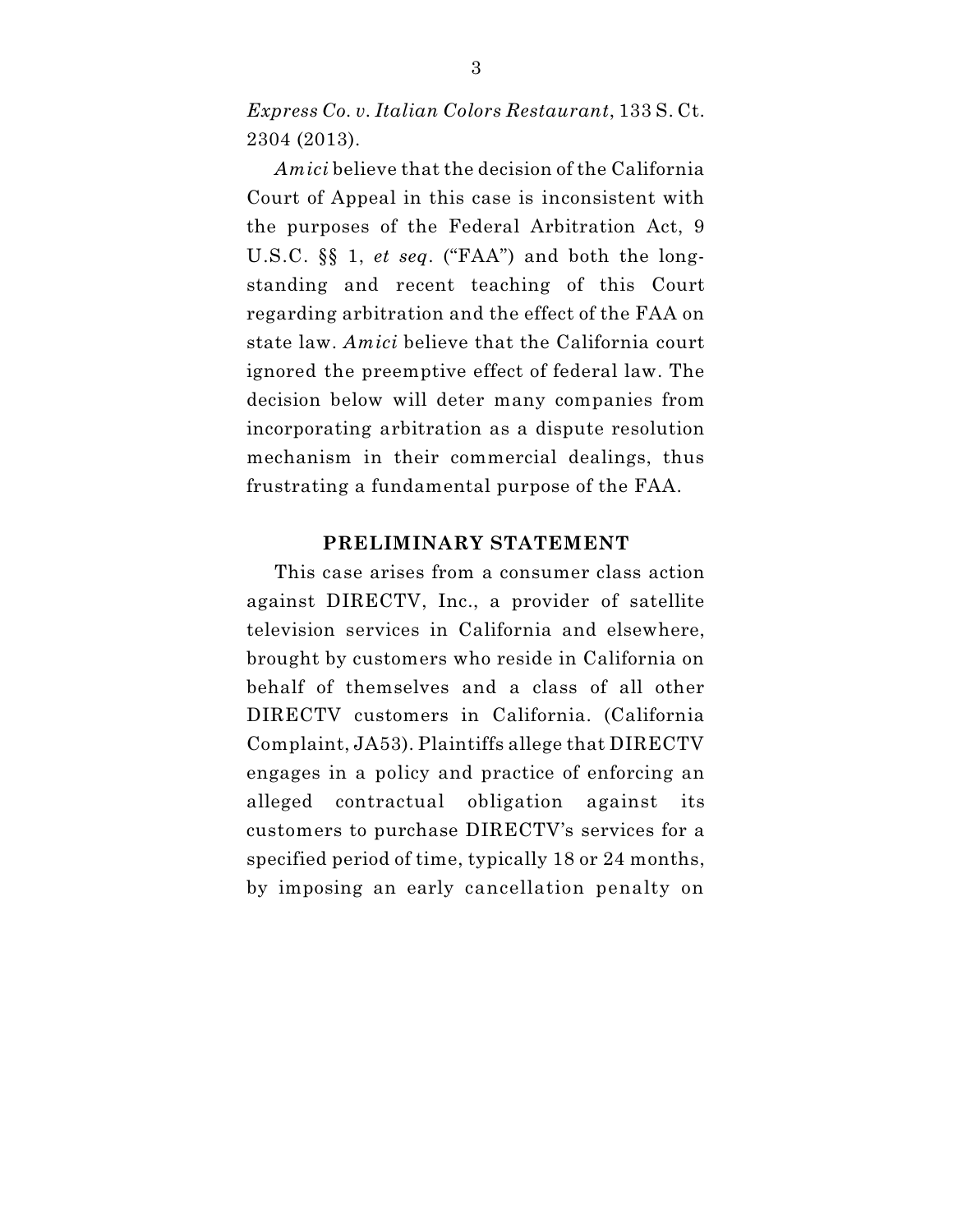customers who discontinue receiving DIRECTV's services before the expiration of the term of the Customer Agreement (JA58), and that "[t]he early cancellation penalties bear no relation to the damage, if any, incurred by DIRECTV in connection with an early cancellation of the service." (JA58). Plaintiffs further allege that DIRECTV withdraws the early cancellation penalties and other amounts due directly from customers' bank accounts or credit cards, using account information provided by the customers when they first ordered DIRECTV. (JA58).

Plaintiffs sought injunctive relief on behalf of all current and former DIRECTV customers who were charged or may be charged an early cancellation penalty and monetary relief on behalf of current and former DIRECTV customers who paid DIRECTV an early cancellation penalty.  $(JA59).$ <sup>2</sup> Plaintiffs subsequently moved for class certification, and the California trial court granted

<sup>&</sup>lt;sup>2</sup> The state court litigation proceeded at the same time as a multidistrict litigation proceeding in federal court involving similar claims. *See In re DIRECTV Early Cancellation Fee Mktg. & Sales Practices Litig.,* 810 F. Supp. 2d 1060 (C.D. Cal. 2011). DIRECTV moved to stay plaintiffs' state court action pending the outcome of the multidistrict litigation, but the California state trial court denied the motion. *See* Pet. App. 3a.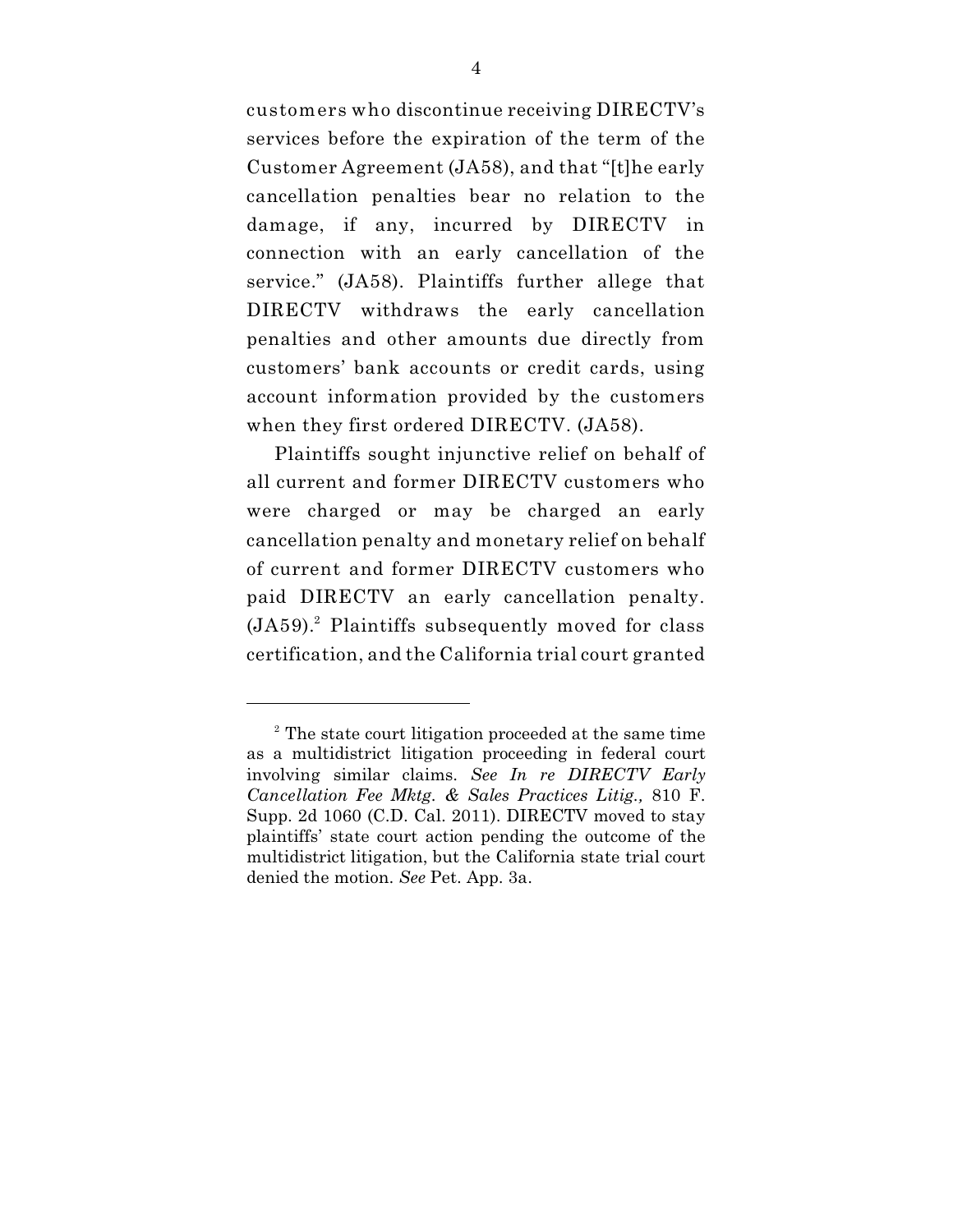the motion in part and denied it in part, certifying a class as to one of plaintiffs' theories but denying certification as to others. (Pet. App. 3a-4a).

The Customer Agreement between DIRECTV and its subscriber sets forth the parties' rights and obligations and explains the terms and conditions of subscribing to DIRECTV services. The Agreement is provided to subscribers at the outset of the relationship. (McCarthy Decl., JA107). Amendments or updates to the Agreement are provided to customers with periodic billing statements. (McCarthy Decl., JA107).

The DIRECTV Customer Agreement contains an arbitration provision that provides "any legal or equitable claim relating to this Agreement, any addendum, or your Service" will first be addressed through an informal process and,

[I]f we cannot resolve a Claim informally, any Claim either of us asserts will be resolved only by binding arbitration. The arbitration will be conducted under the rules of JAMS that are in effect at the time the arbitration is initiated . . . and under the rules set forth in this Agreement.

Customer Agreement § 9(b), JA128; *see also* Pet. App. 4a.

The Agreement also sets out "Special Rules" governing arbitration, including the following: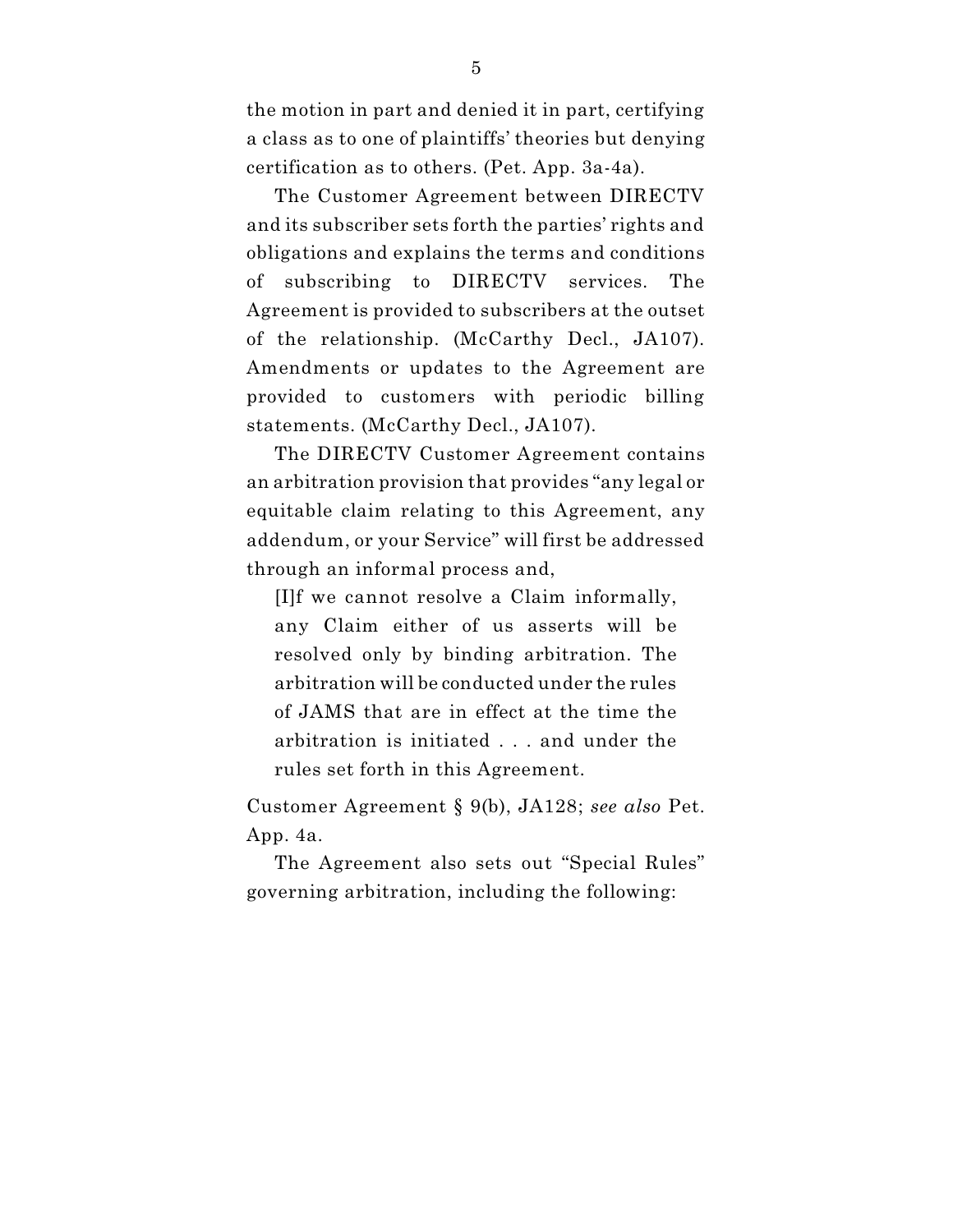Neither you nor we shall be entitled to join or consolidate claims in arbitration by or against other individuals or entities, or arbitrate any claim as a representative member of a class or in a private attorney general capacity. Accordingly, you and we agree that the JAMS Class Action Procedures do not apply to our arbitration. If, however, the law of your state would find this agreement to dispense with class action procedures unenforceable, then this entire Section 9 is unenforceable.

Customer Agreement § 9(c), JA128-29; *see also* Pet. App. 4a.

Section 10 of the Agreement contains provisions addressing several miscellaneous matters, including the following provision concerning "Applicable Law":

The interpretation and enforcement of this Agreement shall be governed by the rules and regulations of the Federal Communications Commission, other applicable federal laws, and the laws of the state and local area where Service is provided to you. This Agreement is subject to modification if required by such laws. *Notwithstanding the foregoing, Section 9 shall be governed by the Federal Arbitration Act.*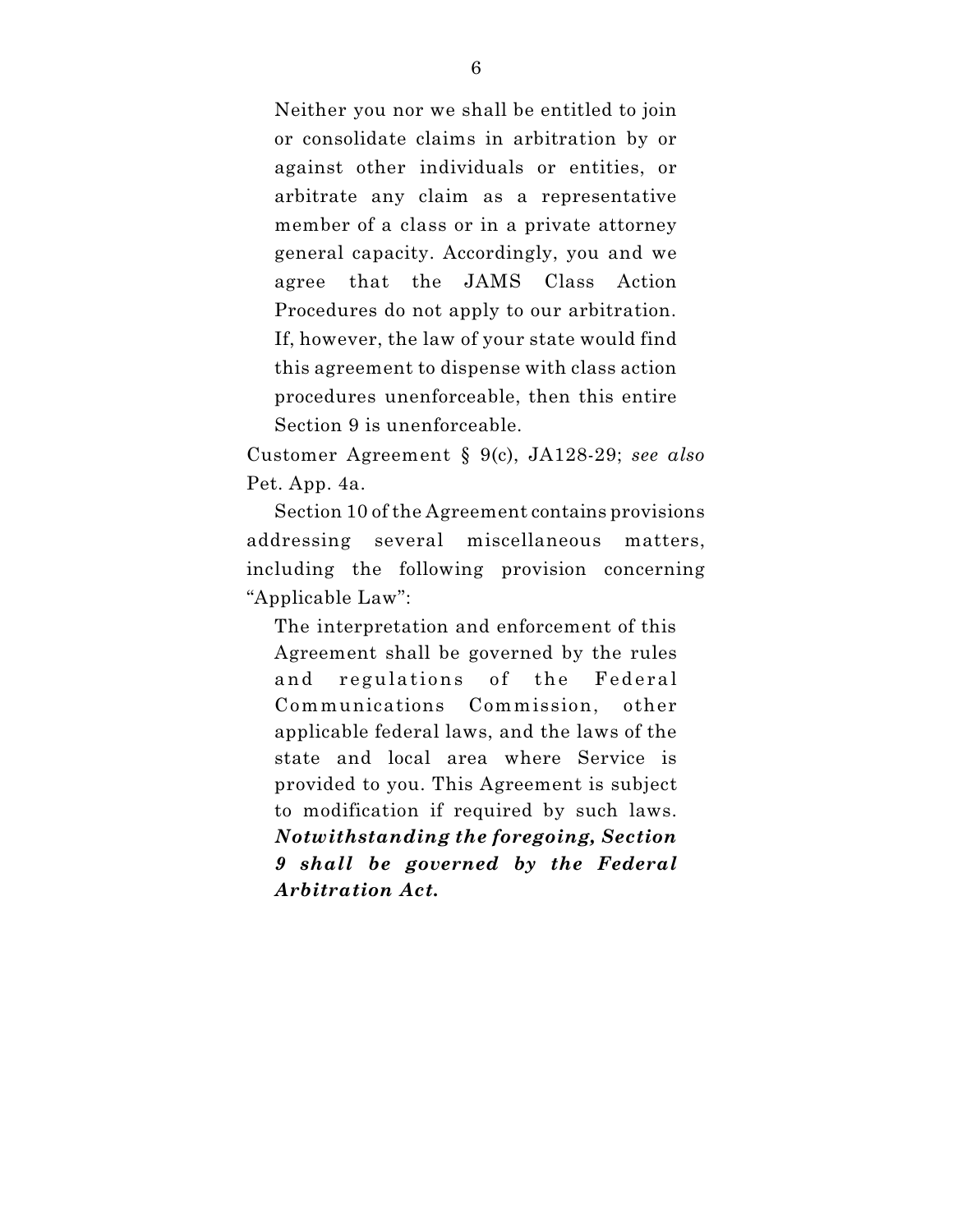Customer Agreement § 10(b), JA141 (emphasis added); *see also* Pet. App. 5a. This case involves the interpretation of that arbitration provision.

After the parties entered into the Customer Agreement with the arbitration provision, this Court held that state law cannot force parties to arbitrate on a classwide basis when they have not agreed to do so. *AT&T Mobility LLC v. Concepcion*, 131 S. Ct. 1740, 1753 (2011).

Shortly after this Court's decision in *Concepcion,* DIRECTV moved to stay or dismiss plaintiffs' state court action, decertify the class, and compel arbitration of plaintiffs' claims. (Pet. App. 4a). The California Superior Court denied that motion. The California Court of Appeal affirmed, relying on the proviso in the Agreement that stipulates that if the law of the state in which the customer resides would find unenforceable the agreement to dispense with class arbitration procedures, then the entire arbitration agreement will be unenforceable. The California appellate court held that the proviso reflects the parties' intent to rely on state law to nullify the arbitration agreement. The California Supreme Court summarily denied review. (Pet. App. 1a).

### **SUMMARY OF ARGUMENT**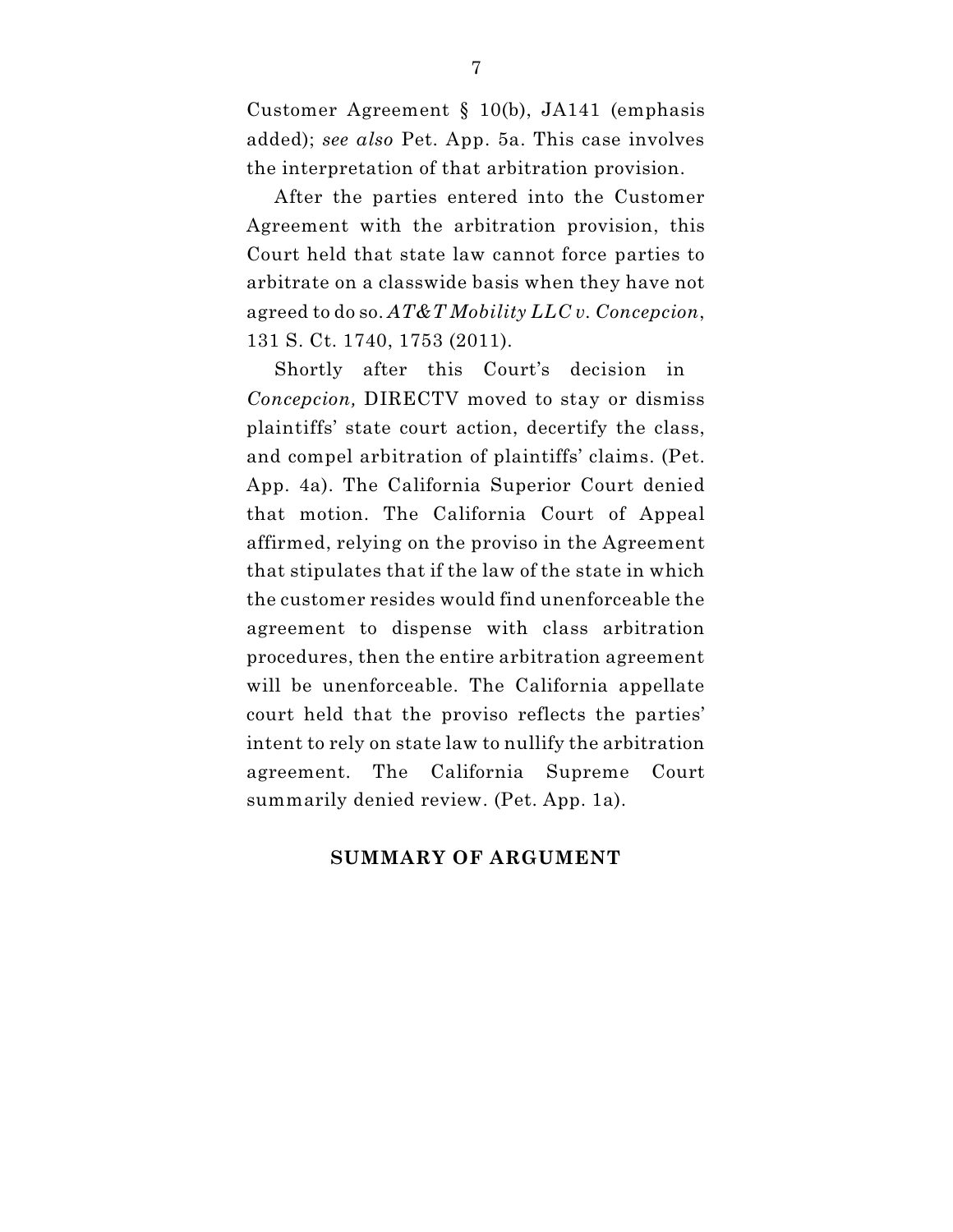In the Customer Agreement, the parties agreed to resolve their disputes through arbitration, as opposed to litigation, and the parties agreed not to arbitrate on a classwide basis. The parties specifically agreed that "[i]f, however, the law of your state would find this agreement to dispense with class arbitration procedures unenforceable, then this entire Section 9 [the dispute resolution provision, including arbitration] shall be unenforceable." Customer Agreement § 9(c), JA128-29.

The decision of the California court below, based on a selective and contorted reading of the Agreement, negates the overriding federal policy of encouraging arbitration and enforcing arbitration agreements according to the intent of the parties. It does not heed this Court's recent teaching on the enforceability of arbitration agreements that "the overarching purpose of the FAA is to ensure the enforcement of arbitration agreements according to their terms" and to "facilitate streamlined proceedings." *Concepcion*, 131 S.Ct. at 1748. To this end, this Court held that "[r]equiring the availability of classwide arbitration interferes with fundamental attributes of arbitration and thus creates a scheme inconsistent with the FAA." *Id*.

The California Court of Appeal erroneously failed to give effect to the parties' agreement that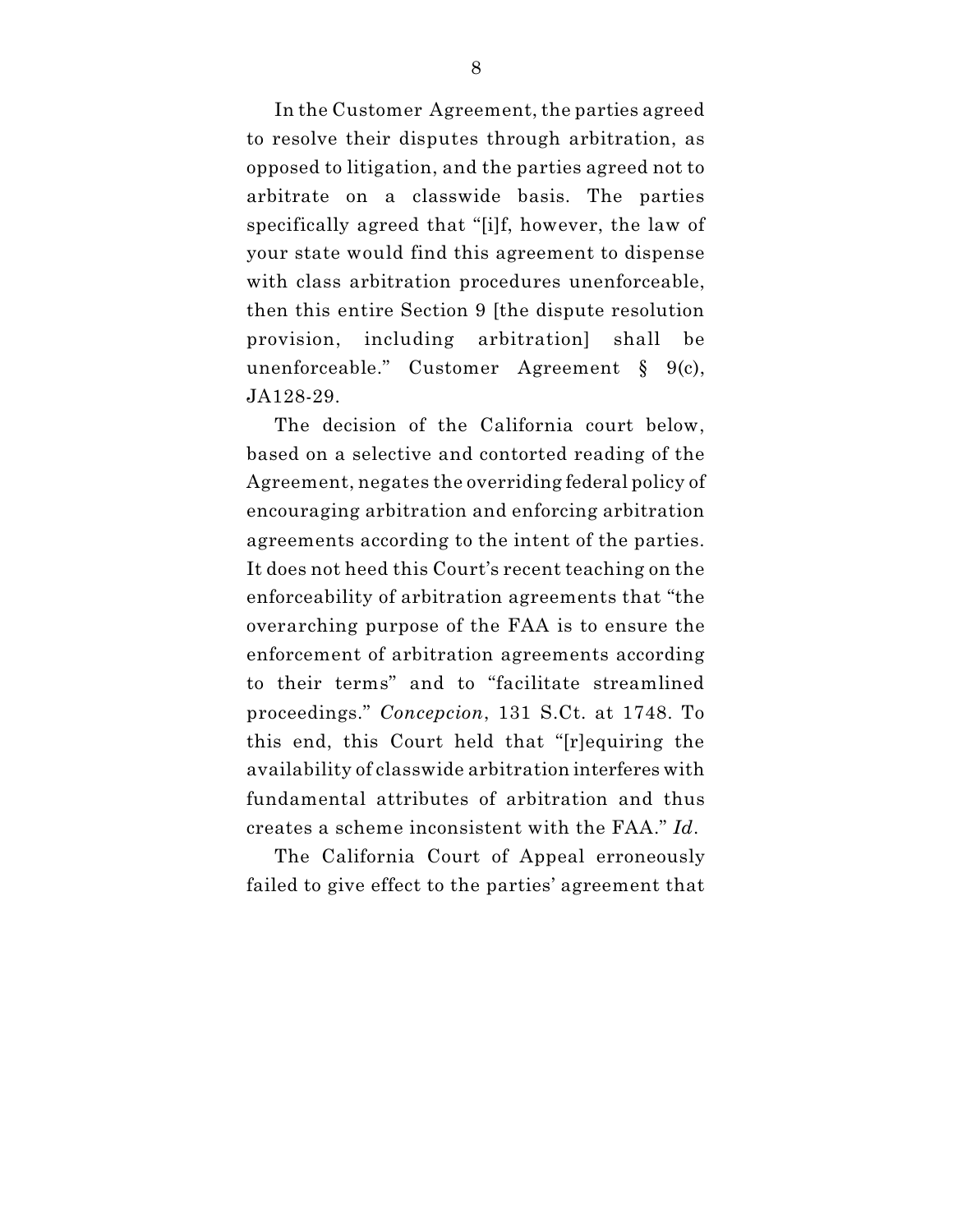the FAA governs the arbitration provision. The state court also failed to properly give preemptive effect to the FAA as interpreted by this Court in the context of waivers of class arbitration. See *Rivers v. Roadway Express*, 511 U.S. 298, 312-13 (1994) (explaining that this Court's "construction of a statute is an authoritative statement of what the statute meant before as well as after the decision of the case giving rise to that construction.")

The court below refused to enforce the arbitration agreement according to its terms, and instead adopted a contorted interpretation that frustrates arbitration.<sup>3</sup> The California appellate court's holding that California law precludes class arbitration misapplies federal arbitration law and exemplifies the very "judicial hostility towards arbitration," which the FAA was intended to foreclose. *Nitro-Lift Techs., L.L.C. v. Howard*, 133 S. Ct. 500, 503 (2012) (*per curiam*); *Concepcion*, 131 S. Ct. at 1745, 1747, 1757; *Gilmer v. Interstate/Johnson Lane Corp.*, 500 U.S. 20, 24 (1991).

<sup>&</sup>lt;sup>3</sup> Reasoning substantially similar to that of the California court has been characterized as "nonsensical," by the Ninth Circuit *Murphy v. DIRECTV, Inc.*, 724 F.3d 1218, 1226 (9th Cir. 2013).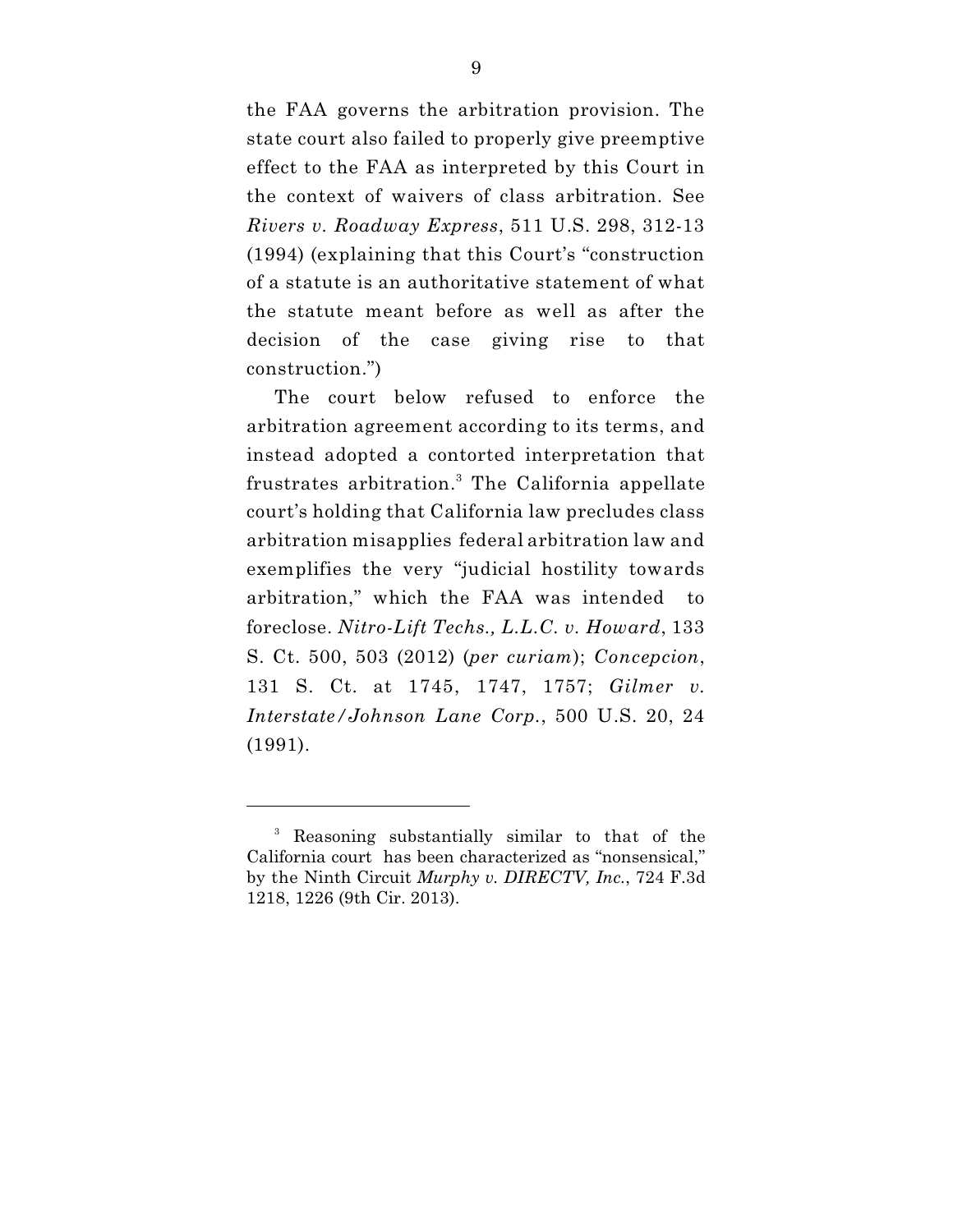The California Court of Appeal's decision is incompatible with the longstanding principle of federal law, embodied in the FAA, numerous precedents of this Court favoring the validity and enforceability of arbitration agreements, and federal preemption. This Court should reverse the judgment below.

### **ARGUMENT**

#### I.

# **THE CALIFORNIA COURT OF APPEAL'S DECISION IS INCONSISTENT WITH THE FEDERAL ARBITRATION ACT AND THIS COURT'S TEACHING ON THE ENFORCEABILITY OF ARBITRATION AGREEMENTS**

*Amici* urge this Court to reverse the California Court of Appeal's decision and to confirm its holdings in *Concepcion*, *Stolt-Nielsen* and other cases, which recognize the overriding Congressional policy favoring arbitration. This Court should make clear that this federal policy cannot be circumvented by contorted readings of contractual arbitration provisions and that lower courts cannot manipulate an arbitration clause to invalidate class arbitration waivers.

This Court has repeatedly held that the "fundamental principle [is] that arbitration is a matter of contract," *Concepcion*, 131 S. Ct. at 1745 (quoting *Rent-A-Center, West, Inc. v. Jackson,* 561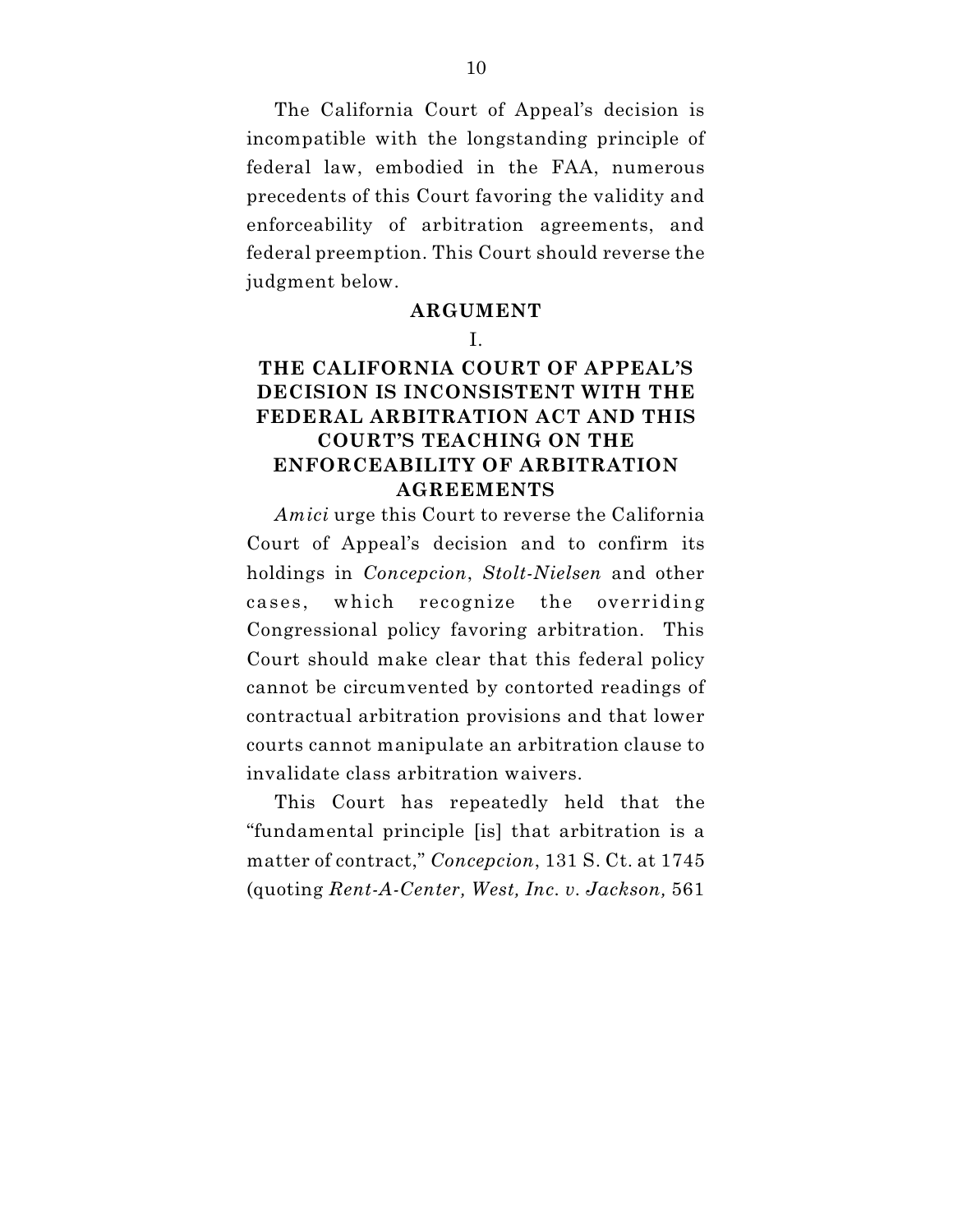U.S. 63, 67 (2010)); *see also Stolt-Nielsen S.A. v. AnimalFeeds Int'l Corp.*, 559 U.S. 662, 681 (2010); *Volt Information Sciences, Inc. v. Board of Trs. of Leland Stanford Jr. Univ.,* 489 U.S. 468, 479 (1989) (*Volt*), and that courts must enforce arbitration agreements according to their terms, *Volt,* 489 U.S. at 478; *Stolt-Nielsen*, 559 U.S. at 682; *Concepcion*, 131 S. Ct. at 1748. The Court of Appeal's decision frustrates these principles and this Court's teaching that the FAA "embodies . . . [a] national policy favoring arbitration," *Buckeye Check Cashing Inc. v. Cardegna*, 546 U.S. 440, 443 (2006); *see also*, *Moses H. Cone Mem'l Hosp. v. Mercury Constr. Corp.*, 460 U.S. 1*,* 24 (1983); *Concepcion*, 131 S. Ct. at 1745. "[A]s a matter of federal law, any doubts concerning the scope of arbitrable issues should be resolved in favor of arbitration," *Moses H. Cone*, 460 U.S. at 24-25 & n.32; *see also Mitsubishi Motors Corp. v. Soler Chrysler–Plymouth, Inc.,* 473 U.S. 614, 626 (1985).

Here, the California Court of Appeal determined that "the parties' entire arbitration agreement is unenforceable, pursuant to the agreement's express terms, because the law of plaintiffs' state would find the class action waiver unenforceable." *See* Pet. App. 6a.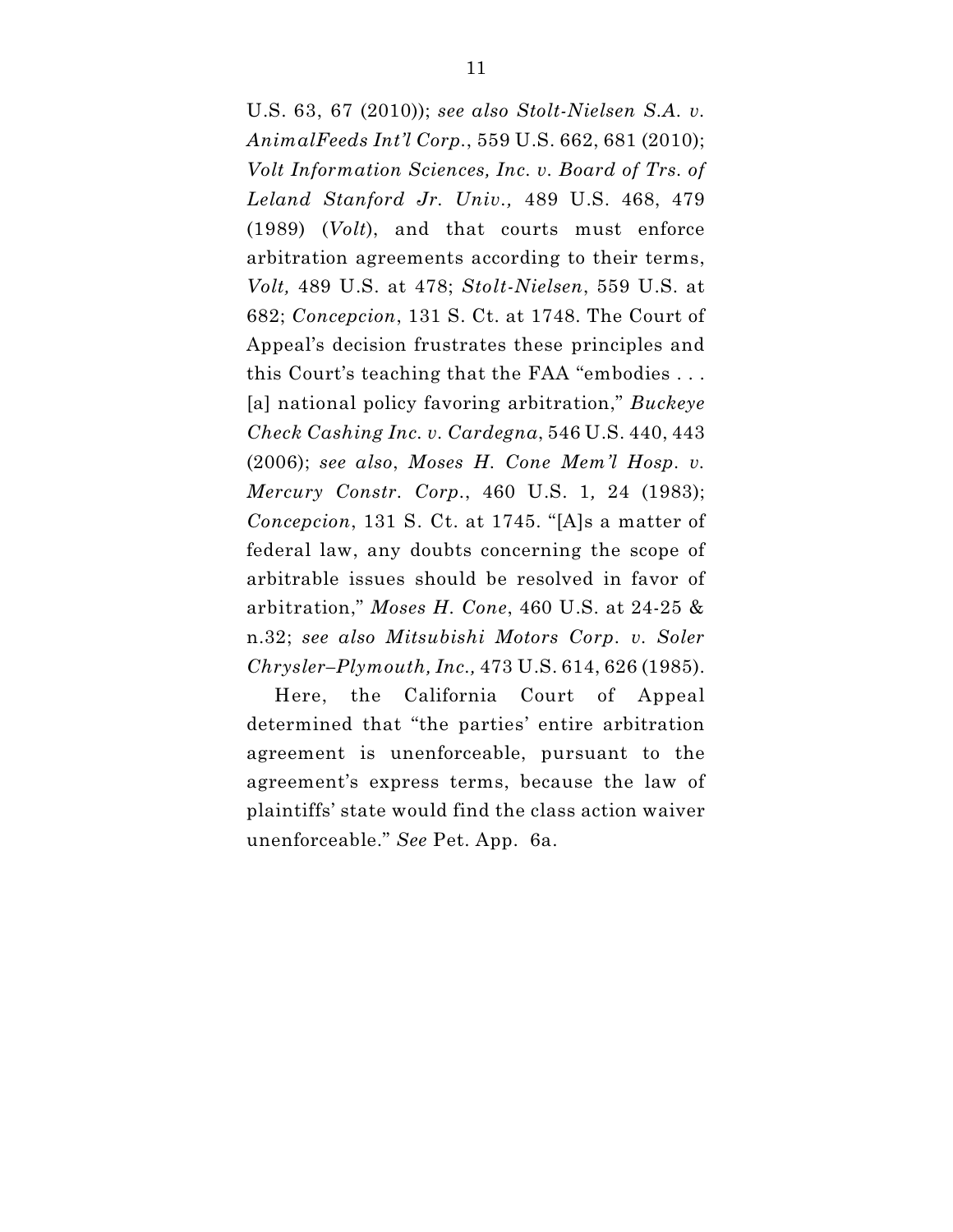The California court paid lip service to the FAA's broad policy of enforcing arbitration agreements according to their terms, but found that because the parties "agreed to abide by state rules of arbitration, enforcing those rules . . . is fully consistent with the goals of the FAA . . . even if application of the state rules would yield a different result from application of the FAA." Pet. App. 6a-7a (citing *Volt,* 489 U.S. at 478-79) and a number of California state court decisions; other citations and internal quotes omitted).

In the California court's view, *Concepcion* did not hold that the FAA prohibits class arbitration, but only that "class arbitration, to the extent it is manufactured by *Discover Bank* rather than consensual, is inconsistent with the FAA." (*citing Concepcion,* 131 S.Ct. at 1751). Further, the Court of Appeal reasoned that, "if the FAA does not prohibit parties from agreeing to class arbitration itself," then "the FAA presumably does not prohibit them from agreeing that their agreement will be governed by state laws that are less hostile to class arbitration than the FAA." Pet. App. 8a, n.1. The Court of Appeal cited no authority for its presumptive corollary and *amici* submit that it is incorrect, because it ignores the principle of preemption, and violates the overarching purpose of the FAA. It also reads out of the agreement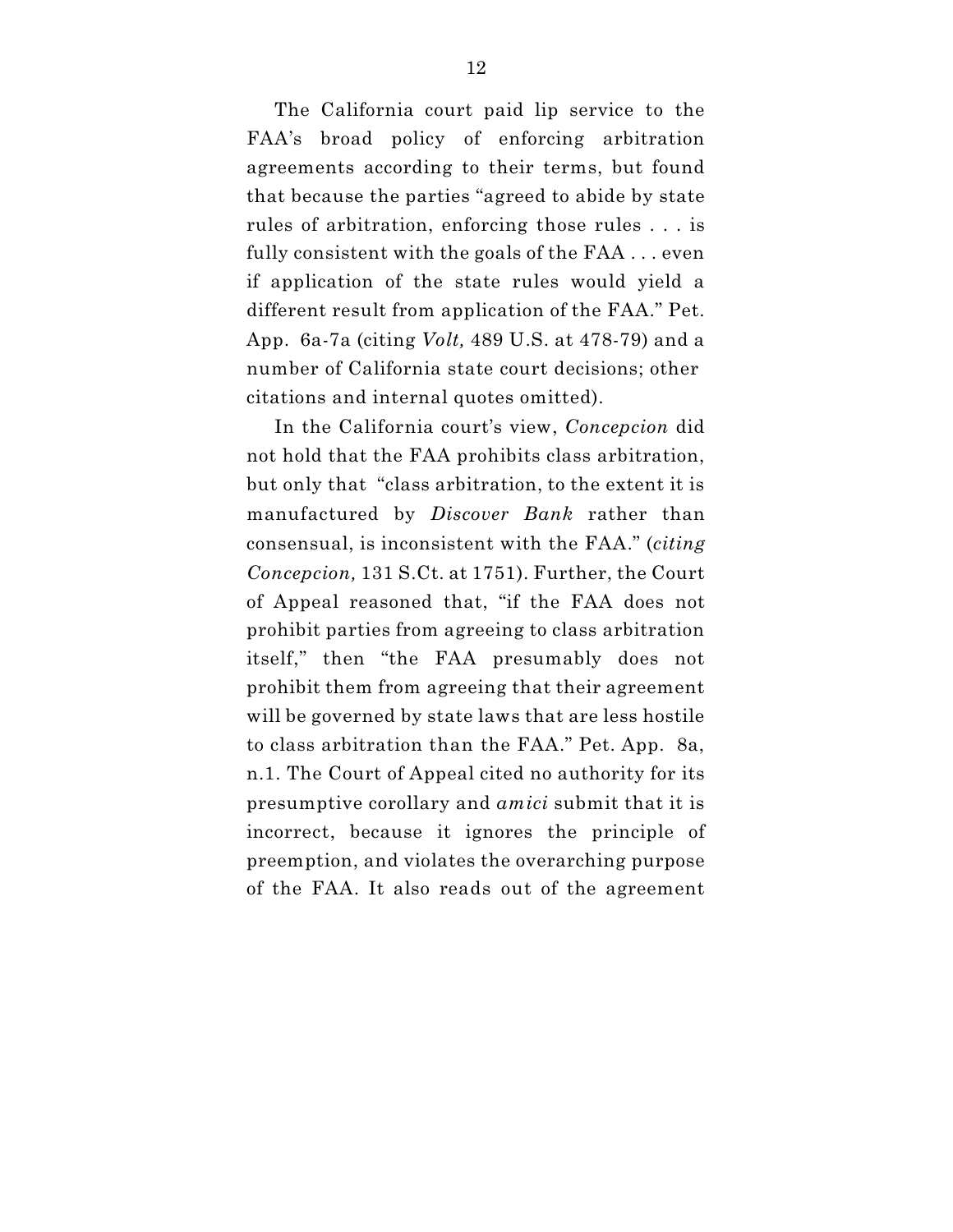Section 10, which explicitly states that the FAA governs the interpretation of Section 9.4 The California court's decision is at odds with contemporaneous federal court interpretations of the very same arbitration provisions.

The California court acknowledged that *Concepcion* held that California law, including its  $Discover~Bank^5$  rule "is preempted by the FAA" to the extent it "stands as an obstacle to the accomplishment and execution of the full purposes and objectives of Congress," but then proceeded to create just such an "obstacle" by a tortured interpretation of the Customer Agreement. Pet. App. 10a.

The issue is not as complicated as the California court tried to make it. This Court held in *Concepcion* that the FAA preempts state laws that purport to require class arbitration where the parties have not agreed to it. *See Concepcion*, 131 S. Ct. at 1747-53. By agreeing that the arbitration provision, section 9 of the Customer Agreement, "shall be governed by" the FAA the parties to that

<sup>&</sup>lt;sup>4</sup> While the parties could have designated some law or rule other than the FAA to govern their arbitration agreement, they did not. They explicitly invoked the FAA, and there is no valid, nonpreempted, California law that invalidates the waiver of class arbitration.

*Discover Bank v. Super. Ct.*, 113 P.3d 1100 (Cal. 2005). <sup>5</sup>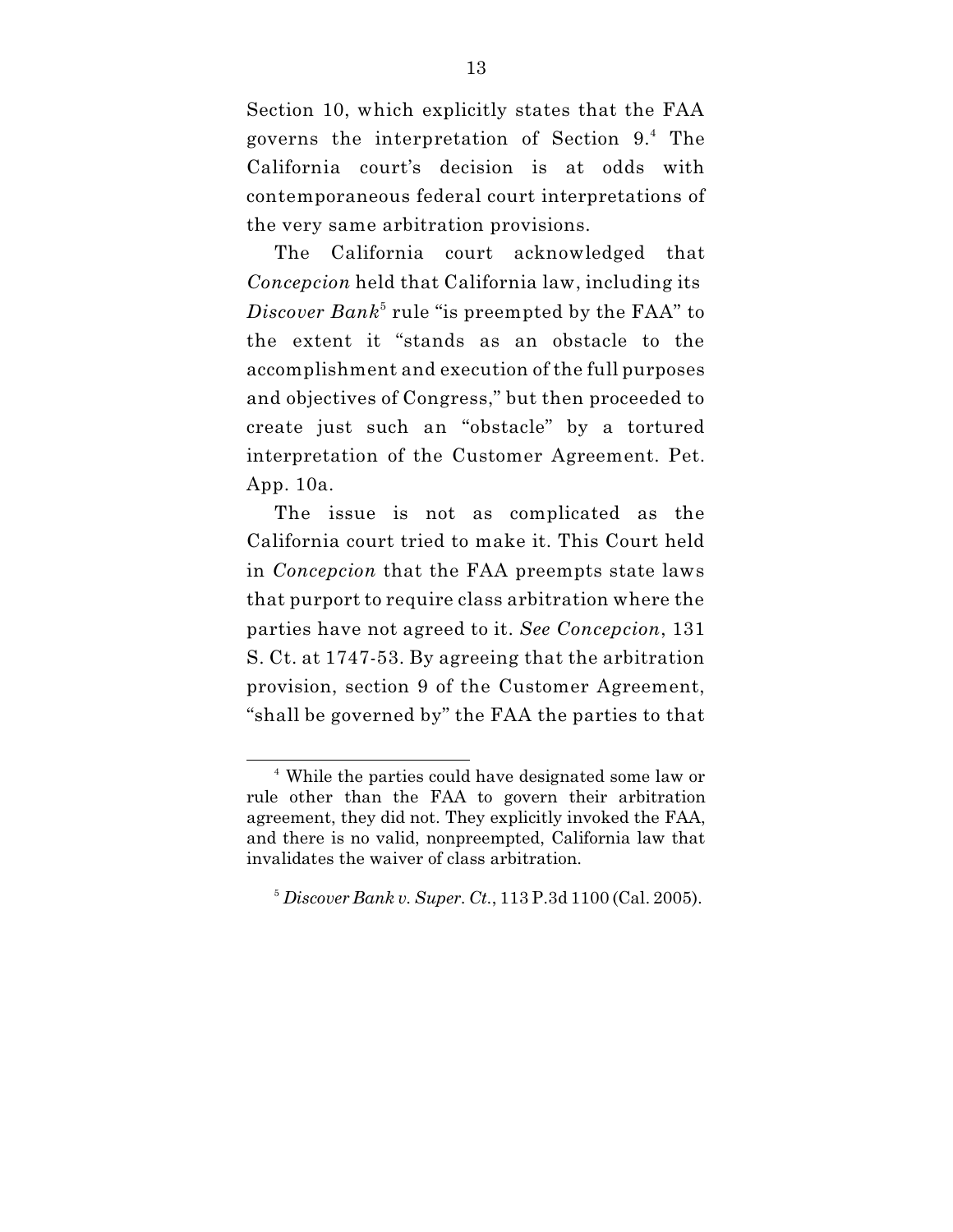agreement sought to prevent the application of state law inconsistent with the FAA, and not to rely on state law that "'creates a scheme inconsistent with the FAA.'" *Murphy v. DIRECTV, Inc.* 724 F.3d 1218, 1226 (9th Cir. 2013) (*Murphy*) *(*quoting *Concepcion*, 131 S. Ct. at 1748).

In *Murphy*, the Ninth Circuit decided a similar case concerning the enforceability of the same arbitration provision and class action waiver in DirecTV's customer agreement under *Concepcion.* That court held that "the arbitration agreement is enforceable under *Concepcion,"* which preempts any state law to the contrary. 131 S. Ct. at 1228. The court reasoned that "the parties' various contract interpretation arguments" – which included both the argument that the specific reference to state law controlled over the general reference to the FAA and the argument that ambiguities should be construed against the drafter – "are largely irrelevant to our analysis," because under the Supremacy Clause of the United States Constitution, and the related doctrine of federal preemption, federal law *is* the law of every state. *Id.*; *see also* 131 S. Ct. at 1226 ("Section 2 of the FAA, which under *Concepcion* requires the enforcement of arbitration agreements that ban class procedures, *is* the law of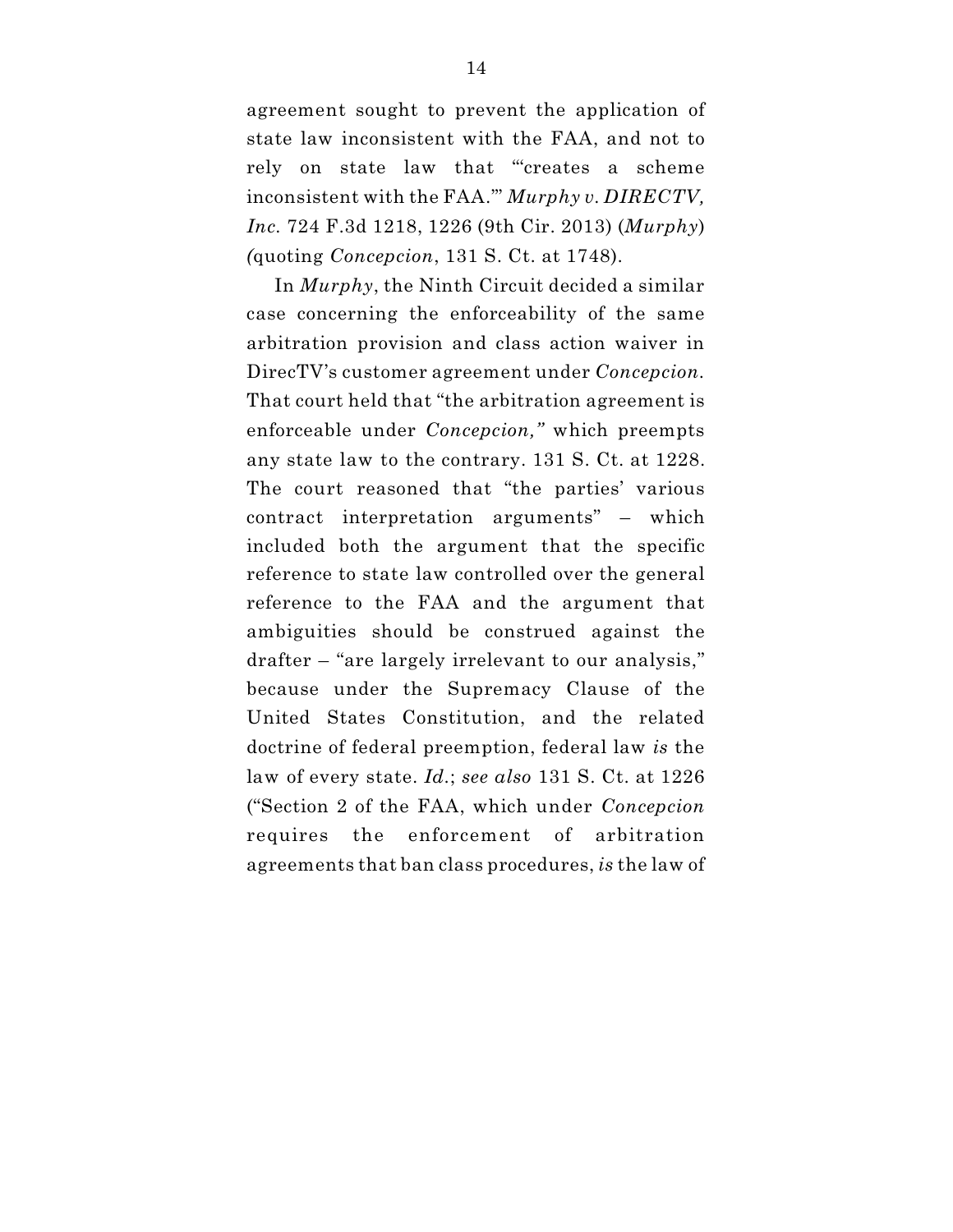California and of every other state.") (emphasis in original); *see generally* 131 S. Ct. at 1225-1228.

The California Court of Appeal acknowledged that its decision conflicts with *Murphy* (Pet. App. 13a), which had characterized reasoning substantially the same as that of the Court of Appeal as "nonsensical." *Murphy*, 724 F.3d at 1226. According to the Court of Appeal, "*Murphy* 6

Contrary to the California court's misapphrension, the *Murphy* court did not "reason[ ] that contract interpretation is irrelevant because the parties are powerless to opt out of the FAA by contract . . . ." Pet. App. 13a-14a. Rather, the *Murphy* court expressly recognized that "if DirecTV had actually contracted with Plaintiffs to allow class arbitration, (continued...)

<sup>&</sup>lt;sup>6</sup> The California Court of Appeal merely said that it found *Murphy* to be "unpersuasive," but its explanation – that a reasonable reader would not understand the phrase "the law of your state," to mean "federal law plus (nonfederal) state law" (*see* Pet. App. 13a) – slights the preemptive force of federal law and the FAA in particular. It also ignores the plain meaning of section 10 of the Customer Agreement.

The California Court of Appeal's criticisms of *Murphy* fail to respond to its central point that state rules preempted by the FAA never were "state law." *Murphy,* 724 F.3d at 1226. The *Murphy* court explained that federal law is part of the law of every state "as much as [every state's] own local laws and Constitution." *Id.* (internal quotation marks omitted), thus providing a basis for concluding that the parties did not intend state law to govern the enforceability of the arbitration clause if the state law contravened federal law. Thus, the *Murphy* court found it "nonsensical" that by agreeing that the "law of their state" would govern the agreement, the parties intended to mean "the law of their state without considering federal law." *Id.*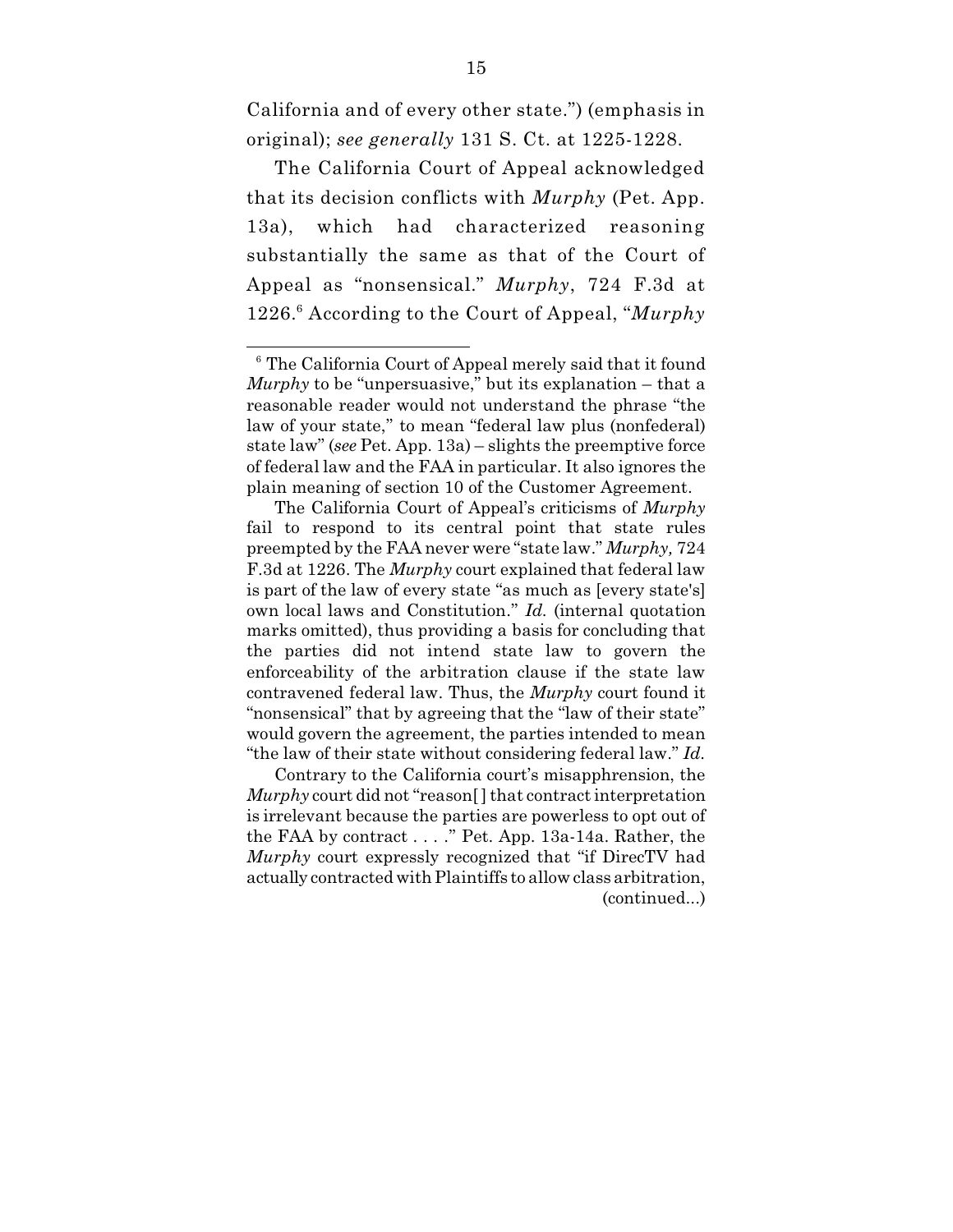provides no basis for concluding that the parties intended to use the phrase 'the law of your state" to mean state law subject to the ordinary preemptive force of federal law. Pet. App. 13a. Instead, the Court of Appeal interpreted the phrase "the law of your state" to mean "the (nonfederal) law of your state without considering the preemptive effect, if any, of the FAA . . . ." Pet. App. 14a (emphasis added).

"The Constitution, laws, and treaties of the United States are as much a part of the law of every State as its own local laws and Constitution." *Fid. Fed. Sav. & Loan Ass'n v. de la Cuesta,* 458 U.S. 141, 157 (1982) (internal quotation marks omitted). When the Supreme Court holds that a state law is preempted, the state law is "*nullified* to the extent that it actually conflicts with federal law." *Id.* at 153 (emphasis added).

From a constitutional perspective, the FAA "has always preempted states from invalidating agreements that disallow class procedures."

<sup>(...</sup>continued)

it would be required to do so irrespective of *Concepcion*." *Murphy*, 724 F.3d at 1228. The parties, however, "did exactly the opposite" by agreeing to a class-action waiver. *Id.*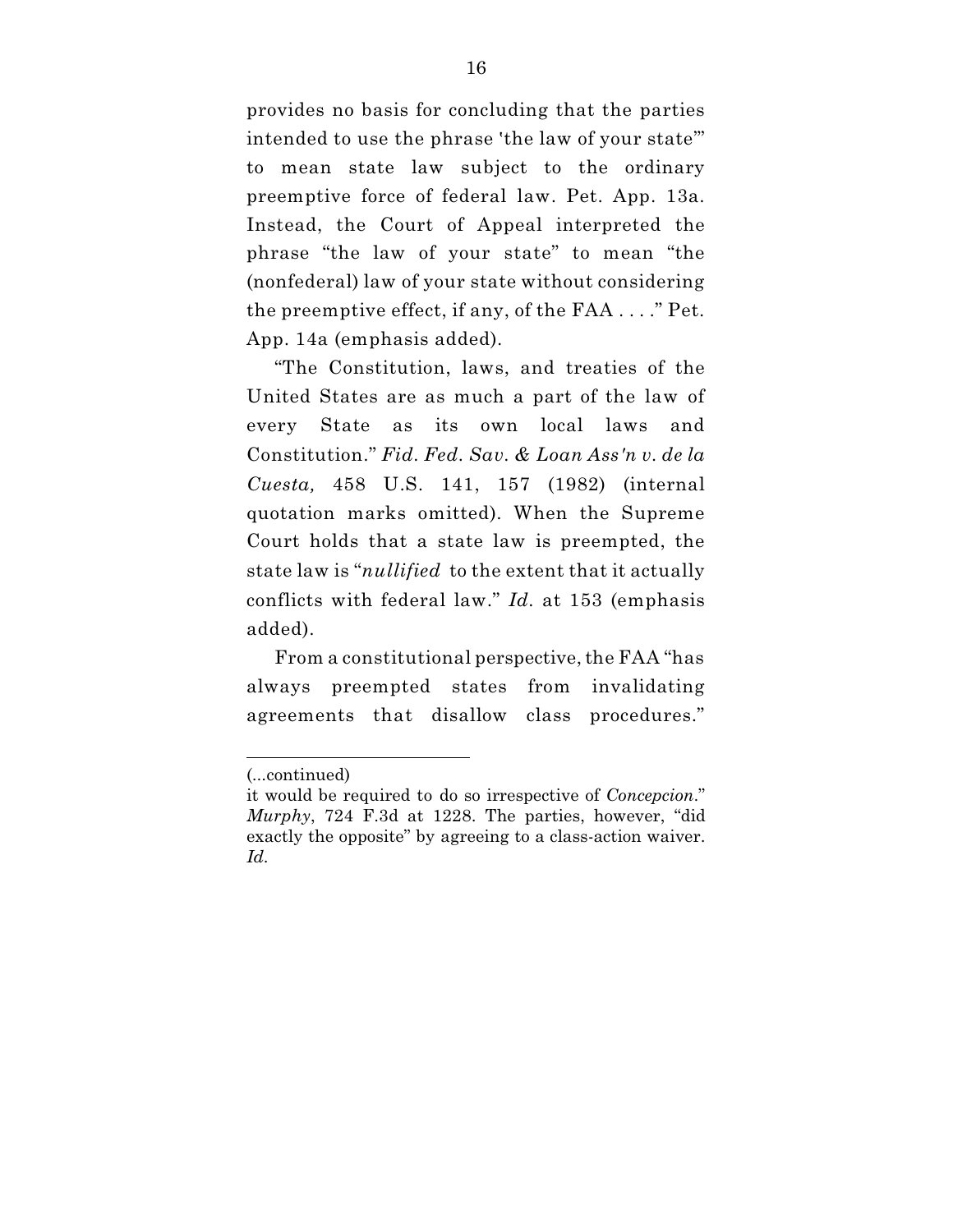*Murphy,* 724 F.3d at 1226; *see also In re H & R Block Refund Anticipation Loan Litigation*, 59 F. Supp. 3d 903 (N.D. Ill. 2014).

The California Court of Appeal's decision is also inconsistent with a federal district court decision in federal multidistrict litigation "that parallels the instant state court actions" (Pet. App. 12a), *In re DIRECTV Early Cancellation Fee Mktg. & Sales Practices Litig.*, 810 F. Supp. 2d at 1071 (C.D. Cal. 2011), in which the court held that the reference to "the law of your state" in section 9 of the customer agreement could not mean that enforceability of the class action waiver should be determined exclusively under state law, because that would render "meaningless" section 10's general statement that the arbitration agreement is governed by the FAA.

Similarly, the court in *Meyer v. T-Mobile USA Inc.*, 836 F. Supp. 2d 994 (N.D. Cal. 2011) reached the same conclusion as the *Murphy* court, holding that "[a]lthough the Supreme Court decided *Concepcion* after Plaintiff entered the 2008 Service Agreement, the Court must nonetheless apply *Concepcion* to its review of the agreement." *Id.* at 1001 ("[A]n intervening Supreme Court decision must be given full retroactive effect in all cases still open on direct review and as to all events, regardless of whether such events predate or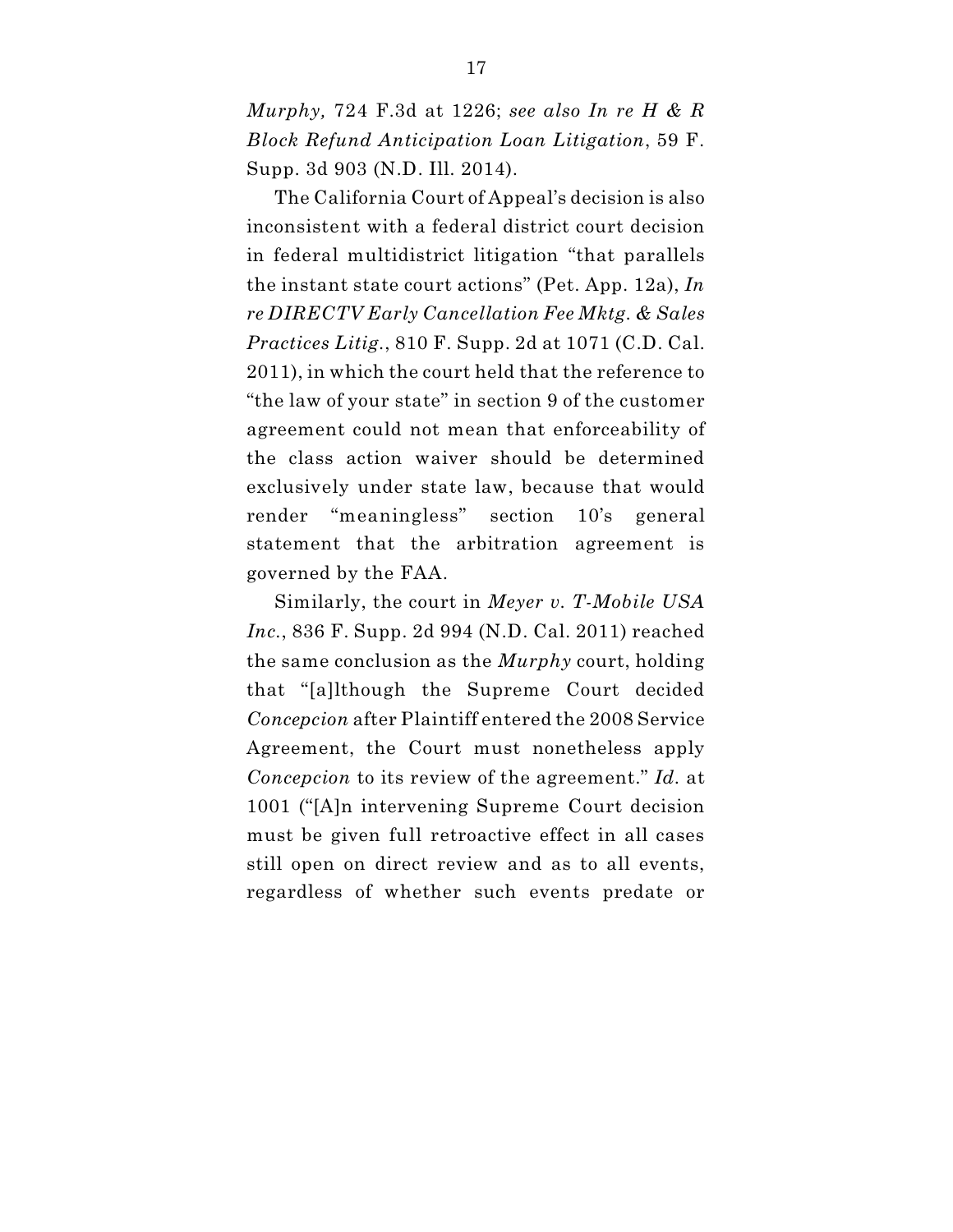postdate . . . announcement of the rule . . . ." (internal quotation marks omitted)).

The California court's convoluted deconstruction of sections 9 and 10 of the Customer Agreement renders nugatory the parties' intent that their arbitration agreement "shall be governed by the [FAA] . . . ." Customer Agreement § 10(b), JA129.

The California Court of Appeal construed the phrase "the law of your state" as though in the context of an arbitration agreement governed by the FAA the law of California was not preempted by federal law. Three federal courts – this Court in *Concepcion*, the Ninth Circuit in *Murphy,* and the District Court for the Central District of California in the *In re DIRECTV* multidistrict litigation, disagree, and so do *amici*.

The California court's decision in this case evinces a strong aversion to parties' rights to contract for individual arbitration and to contract out of class-wide arbitration. In essence, the decision below forces parties to consent to classwide arbitration or risk invalidation of their agreement to arbitrate rather than litigate. In crafting an arbitration agreement:

[P]arties may agree to limit the issues subject to arbitration, to arbitrate according to specific rules, and to limit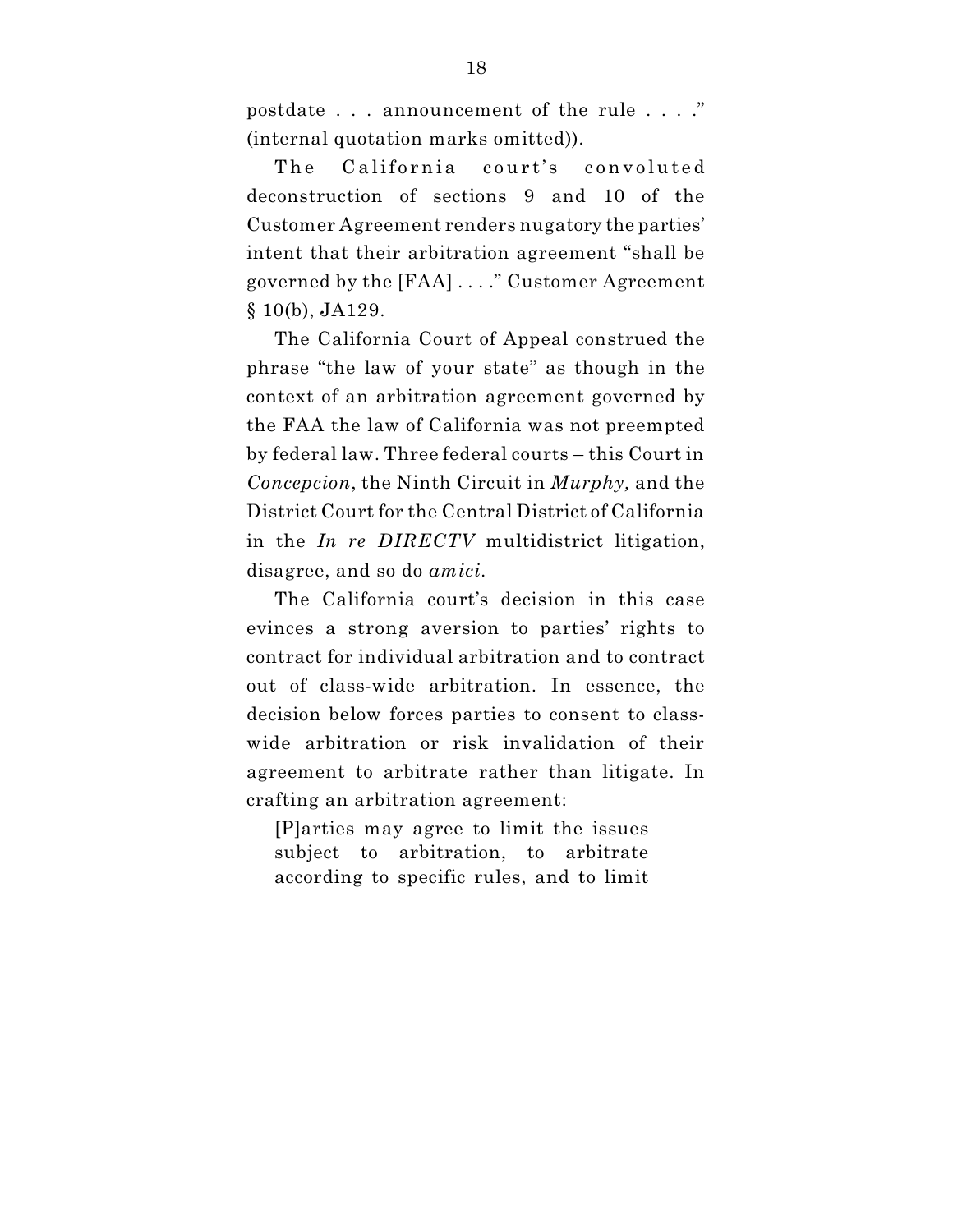*with whom* a party will arbitrate its disputes.

The point of affording parties discretion in designing arbitration processes is to allow for efficient, streamlined procedures tailored to the type of dispute.

*Concepcion*, 131 S. Ct. at 1748-49 (citations omitted, emphasis in original).

Compelled class arbitration defeats the parties' ability to tailor their arbitration agreement and undermines the FAA's core purpose of ensuring streamlined proceedings according to the parties' intent. *See Concepcion,* 131 S. Ct. at 1748 ("Requiring the availability of classwide arbitration interferes with fundamental attributes of arbitration and . . . creates a scheme inconsistent with the FAA.").

This Court's decision in *Concepcion* rests on the conclusion that "class arbitration" is "not arbitration as envisioned by the FAA," because it lacks the speed and efficiency of individual arbitration, requires the burdens and "formality" of class-action litigation, and "greatly increases risks to defendants" given the magnified stakes and absence of meaningful judicial review. 131 S. Ct. at 1751- 1753. Requiring parties who have agreed to arbitrate on an individual basis to arbitrate on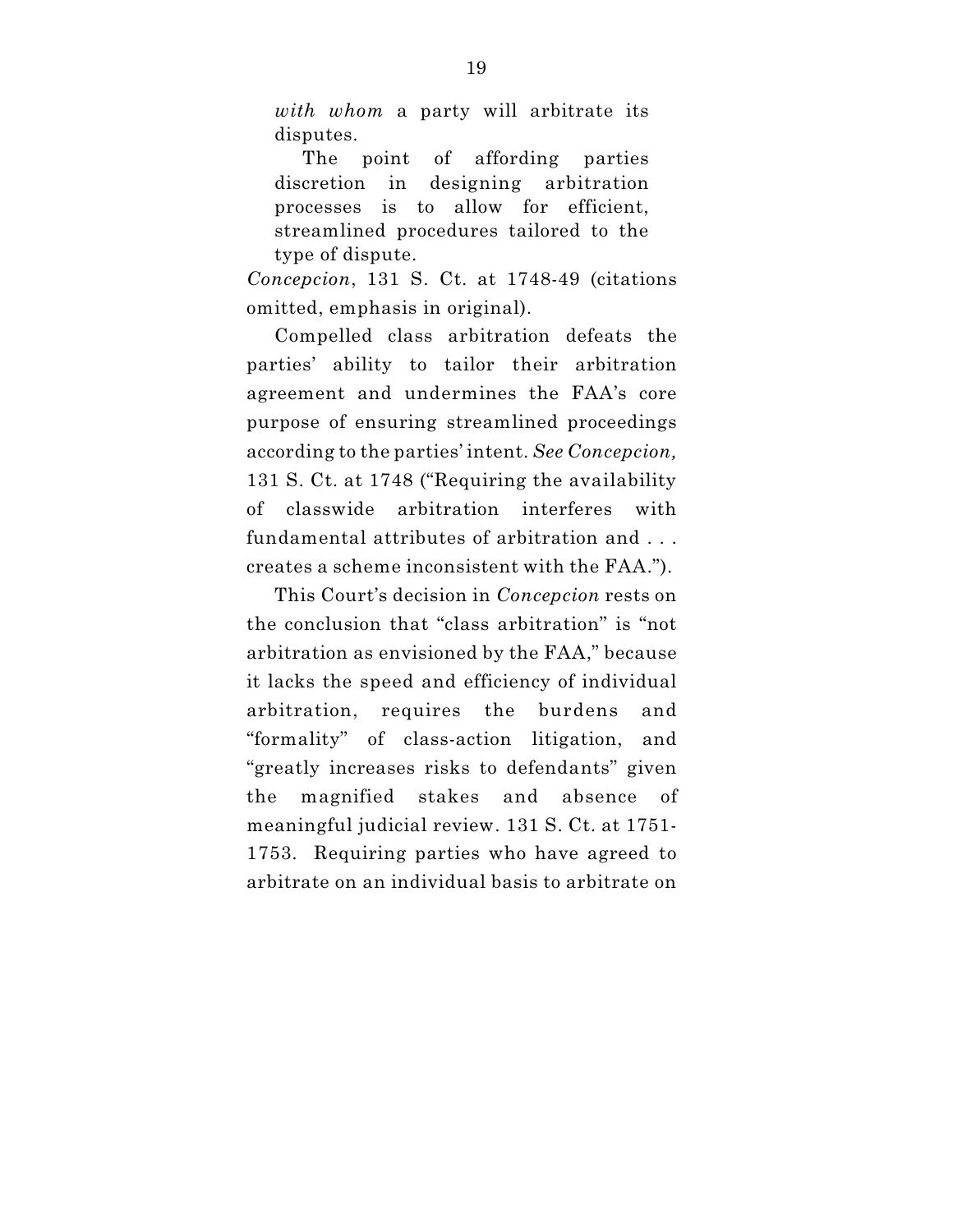a class-wide basis as well as a precondition to availing themselves of the arbitral forum, this Court held, would "interfere[]" with the FAA's objective of "promot[ing] arbitration." *Concepcion*, 131 S. Ct. at 1749-1750.

*Concepcion* makes it clear that enforcement of a class arbitration waiver is essential to serve the FAA's mandate of preserving party autonomy in the crafting of informal and expeditious procedures for the private resolution of *individual* disputes. *See* Concepcion, 131 S. Ct. at 1749.<sup>7</sup> "[C]ourts must 'rigorously enforce' arbitration agreements according to their terms, including terms that 'specify *with whom* [the parties] choose to arbitrate their disputes' . . . ." *American Express Co. v. Italian Colors Restaurant*, 133 S.Ct. 2304, 2309 (2013) (emphasis in original, internal citation omitted); *see also Stolt-Nielsen,* 559 U.S. at 683. There is a

Limited "procedural" challenges to a class action waiver may survive *Concepcion. See Concepcion,* 131 S. Ct. at 1750 n.6 ("States remain free to take steps addressing the concerns that attend contracts of adhesion – for example, requiring class-action-waiver provisions in adhesive arbitration agreements to be highlighted. Such steps cannot, however, conflict with the FAA or frustrate its purpose to ensure that private arbitration agreements are enforced according to their terms."). This case does not fall within this exception.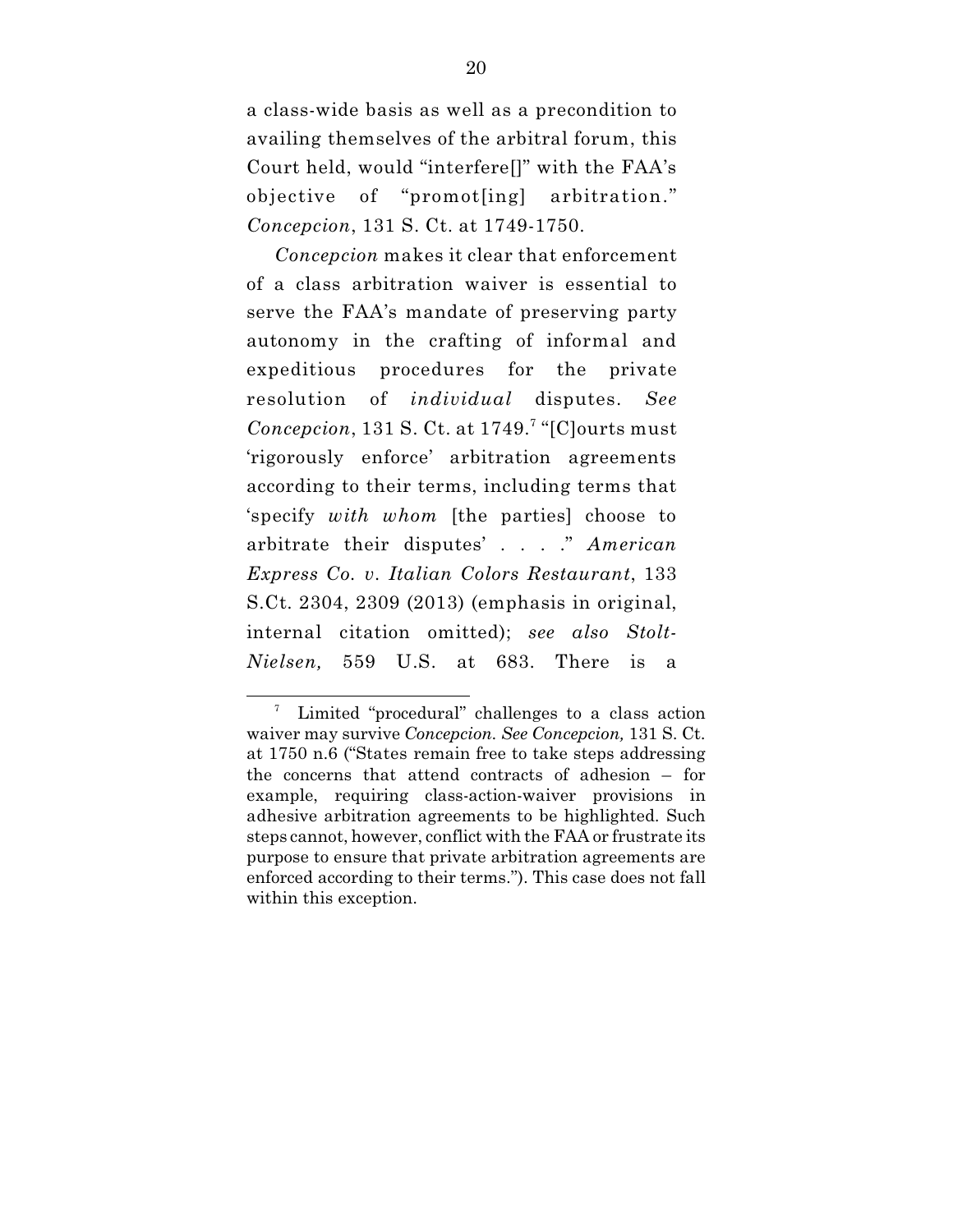fundamental difference between bilateral arbitration and class-action arbitration. *Concepcion*, 131 S. Ct. at 1750; *see also Stolt-Nielsen,* 559 U.S. at 686. 8

The California court's decision in this case is not a faithful application of federal arbitration law and exhibits the continued "judicial hostility towards arbitration" that the FAA was intended to foreclose, *Nitro-Lift Techs., L.L.C. v. Howard*, 133 S. Ct. 500, 503 (2012) (*per curiam*), quoting *Concepcion*, 131 S. Ct. at

<sup>&</sup>lt;sup>8</sup> "Classwide arbitration includes absent parties, necessitating additional and different procedures and involving higher stakes." *Concepcion*, 131 S. Ct. at 1750. This Court has cautioned in the context of judicial class actions, not arbitration, that class actions may exert pressure on defendants to settle weak claims. *See Bell Atl. Corp. v. Twombly*, 550 U.S. 544, 559 (2007).

One scholarly article states that "[t]he percentage of certified class actions terminated by a class settlement ranged from 62% to 100%, while settlement rates (including stipulated dismissals) for cases not certified ranged from 20% to 30%." Thomas E. Willging *et al.*, *An Empirical Analysis of Rule 23 to Address the Rulemaking Challenges*, 71 N.Y.U. L. Rev. 74, 143 (1996); *see also* Richard A. Nagareda, *Aggregation and its Discontents: Class Settlement Pressure, Class-Wide Arbitration, and CAFA*, 106 Colum. L. Rev. 1872, 1873 (2006) ("[C]lass certification operates most disturbingly when the underlying merits of class members' claims are most dubious.") The same pressure to settle would be felt if class-wide arbitration were imposed.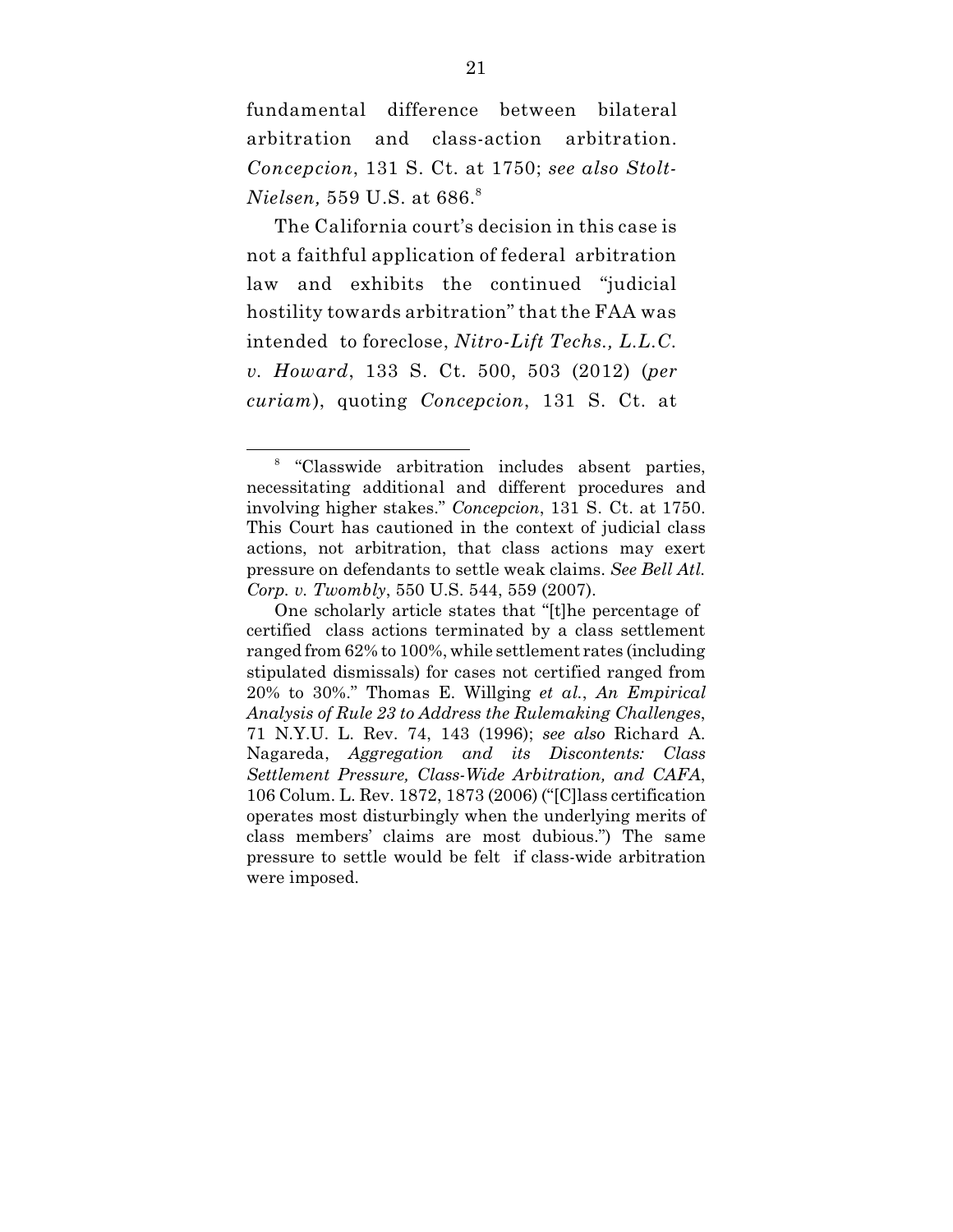1745, 1747, 1757; *see also Gilmer v. Interstate/Johnson Lane Corp.*, 500 U.S. 20, 24 (1991).

*Amici* urge this Court to instruct state courts once again that they cannot avoid or circumvent the overriding federal policy favoring arbitration or impose conditions on arbitration agreements incompatible with the federal policy favoring efficient arbitration processes by drawing on state law and relying on sophistic reasoning such as that employed by the California court below.